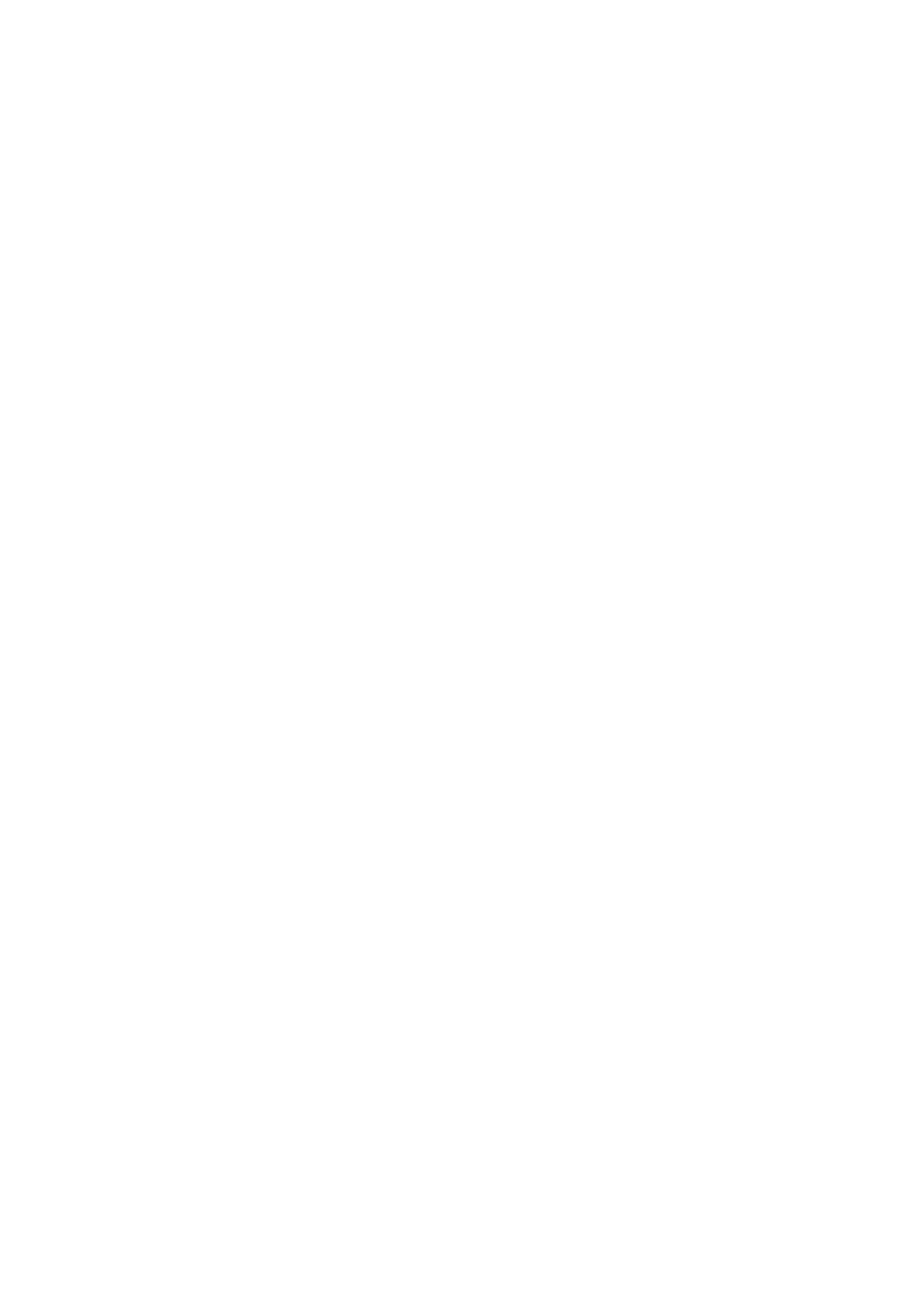## Red Hat OpenShift Container Storage 4.7 Red Hat OpenShift Container Storage のトラブルシューティング

OpenShift Container Storage のエラーおよび問題のトラブルシューティング方法

Enter your first name here. Enter your surname here.

Enter your organisation's name here. Enter your organisational division here. Enter your email address here.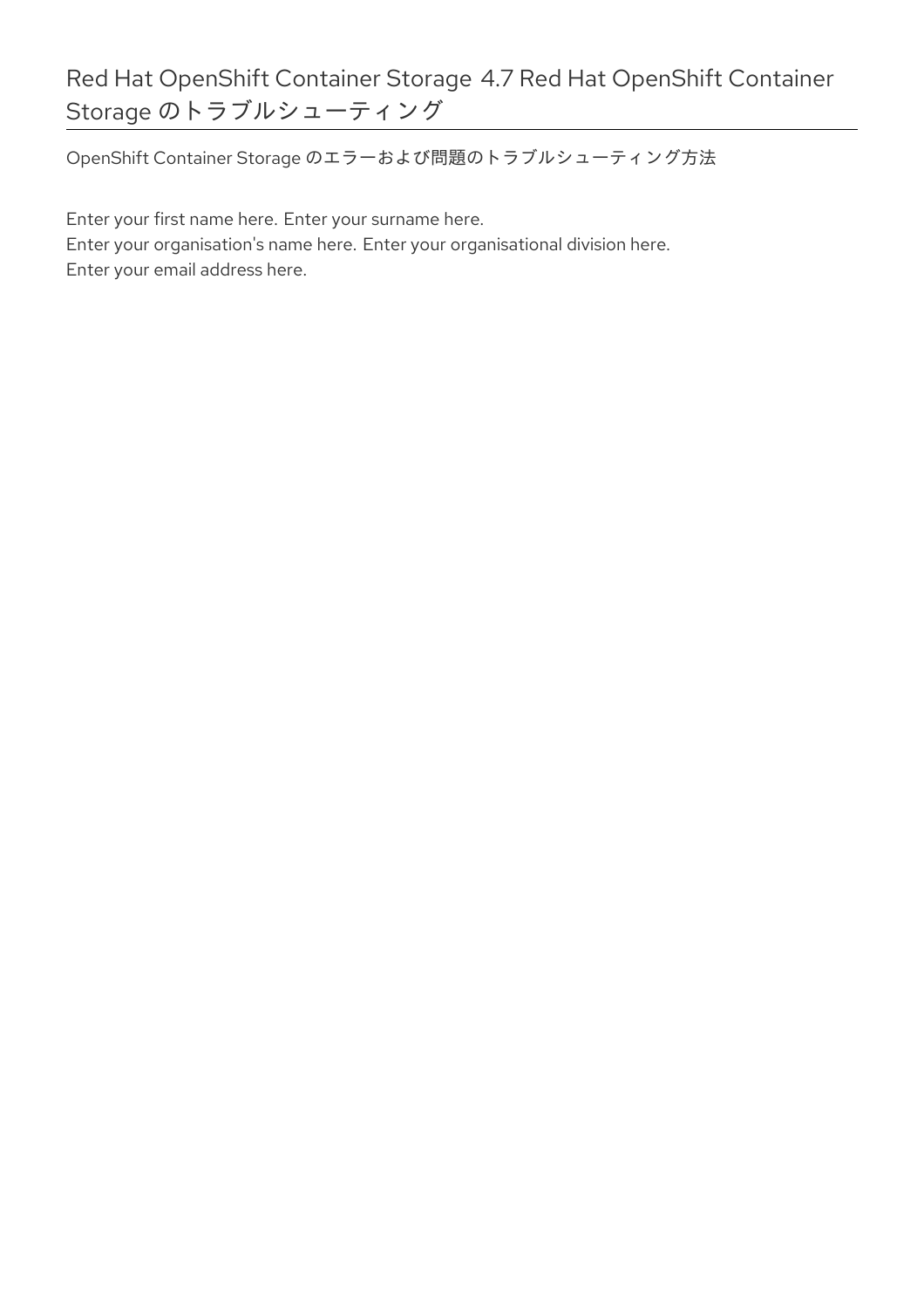## 法律上の通知

Copyright © 2021 | You need to change the HOLDER entity in the en-US/Troubleshooting\_OpenShift\_Container\_Storage.ent file |.

The text of and illustrations in this document are licensed by Red Hat under a Creative Commons Attribution–Share Alike 3.0 Unported license ("CC-BY-SA"). An explanation of CC-BY-SA is available at

http://creativecommons.org/licenses/by-sa/3.0/

. In accordance with CC-BY-SA, if you distribute this document or an adaptation of it, you must provide the URL for the original version.

Red Hat, as the licensor of this document, waives the right to enforce, and agrees not to assert, Section 4d of CC-BY-SA to the fullest extent permitted by applicable law.

Red Hat, Red Hat Enterprise Linux, the Shadowman logo, the Red Hat logo, JBoss, OpenShift, Fedora, the Infinity logo, and RHCE are trademarks of Red Hat, Inc., registered in the United States and other countries.

Linux ® is the registered trademark of Linus Torvalds in the United States and other countries.

Java ® is a registered trademark of Oracle and/or its affiliates.

XFS ® is a trademark of Silicon Graphics International Corp. or its subsidiaries in the United States and/or other countries.

MySQL<sup>®</sup> is a registered trademark of MySQL AB in the United States, the European Union and other countries.

Node.js ® is an official trademark of Joyent. Red Hat is not formally related to or endorsed by the official Joyent Node.js open source or commercial project.

The OpenStack ® Word Mark and OpenStack logo are either registered trademarks/service marks or trademarks/service marks of the OpenStack Foundation, in the United States and other countries and are used with the OpenStack Foundation's permission. We are not affiliated with, endorsed or sponsored by the OpenStack Foundation, or the OpenStack community.

All other trademarks are the property of their respective owners.

### 概要

Red Hat OpenShift Container Storage のトラブルシューティングについては、本書を参照してくだ さい。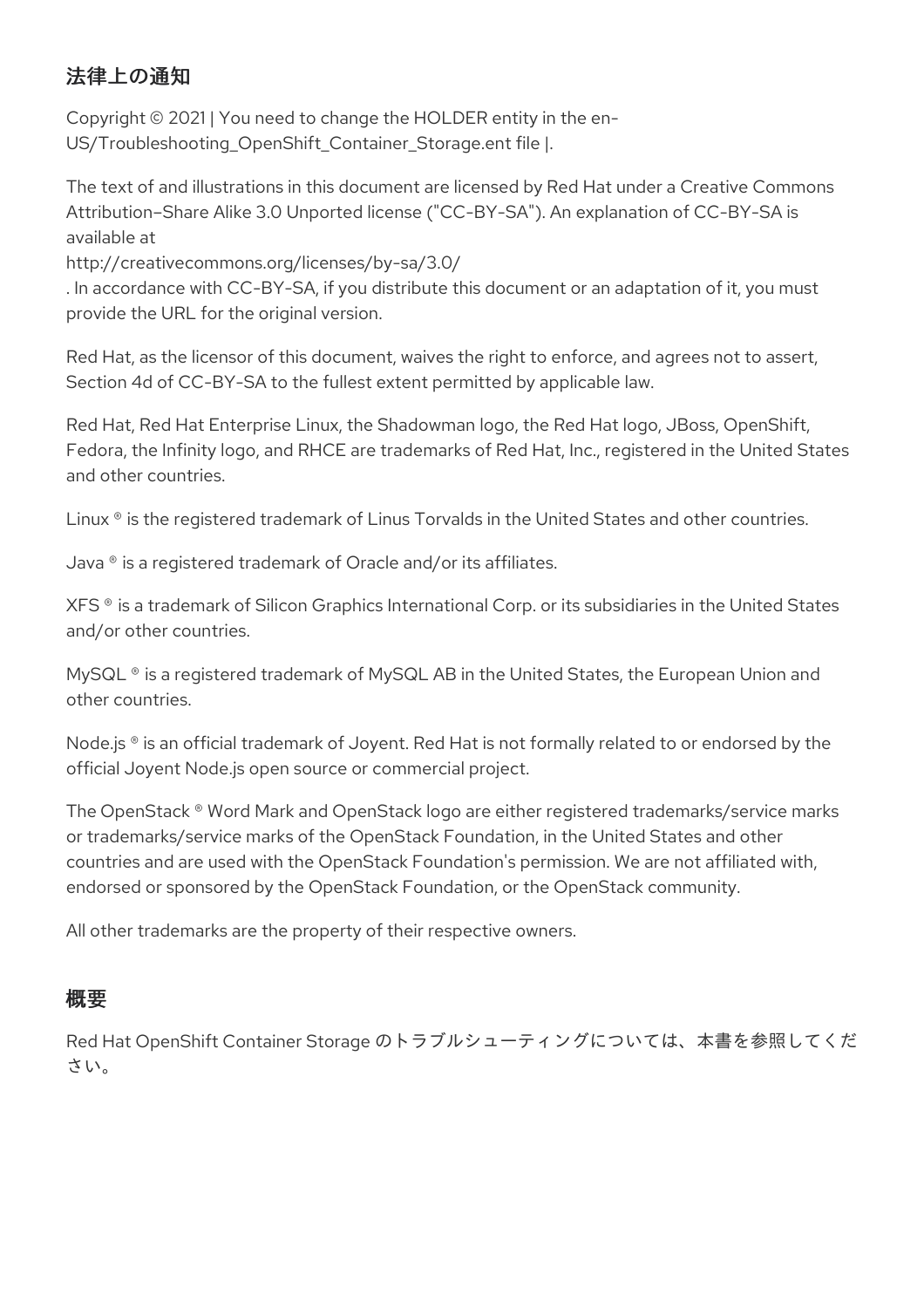## 目次

| 第1章 概要                                                                                                                                                                                                                                   |                                        |
|------------------------------------------------------------------------------------------------------------------------------------------------------------------------------------------------------------------------------------------|----------------------------------------|
|                                                                                                                                                                                                                                          |                                        |
|                                                                                                                                                                                                                                          |                                        |
| 第4章 OPENSHIFT CONTAINER STORAGE デプロイメント後のクラスター全体のデフォルトノードセレクターの<br>上書き                                                                                                                                                                   |                                        |
|                                                                                                                                                                                                                                          |                                        |
| 第6章 OPENSHIFT CONTAINER STORAGE のアラートおよびエラーのトラブルシューティング<br>6.1. アラートとエラーの解決<br>6.2. NOOBAA BUCKET エラー状態の解決<br>6.3. クォータを超過した状態の NOOBAA BUCKET の解決<br>6.4. NOOBAA バケット容量またはクォータの状態の解決<br>6.5. POD のリカバリー<br>6.6. EBS ボリュームの割り当て解除からのリカバリー | 13<br>13<br>20<br>21<br>21<br>21<br>22 |
|                                                                                                                                                                                                                                          | 23                                     |
| 第8章 トラブルシューティングおよびアンインストール時の残りのリソースの削除                                                                                                                                                                                                   | 24                                     |
|                                                                                                                                                                                                                                          |                                        |
|                                                                                                                                                                                                                                          |                                        |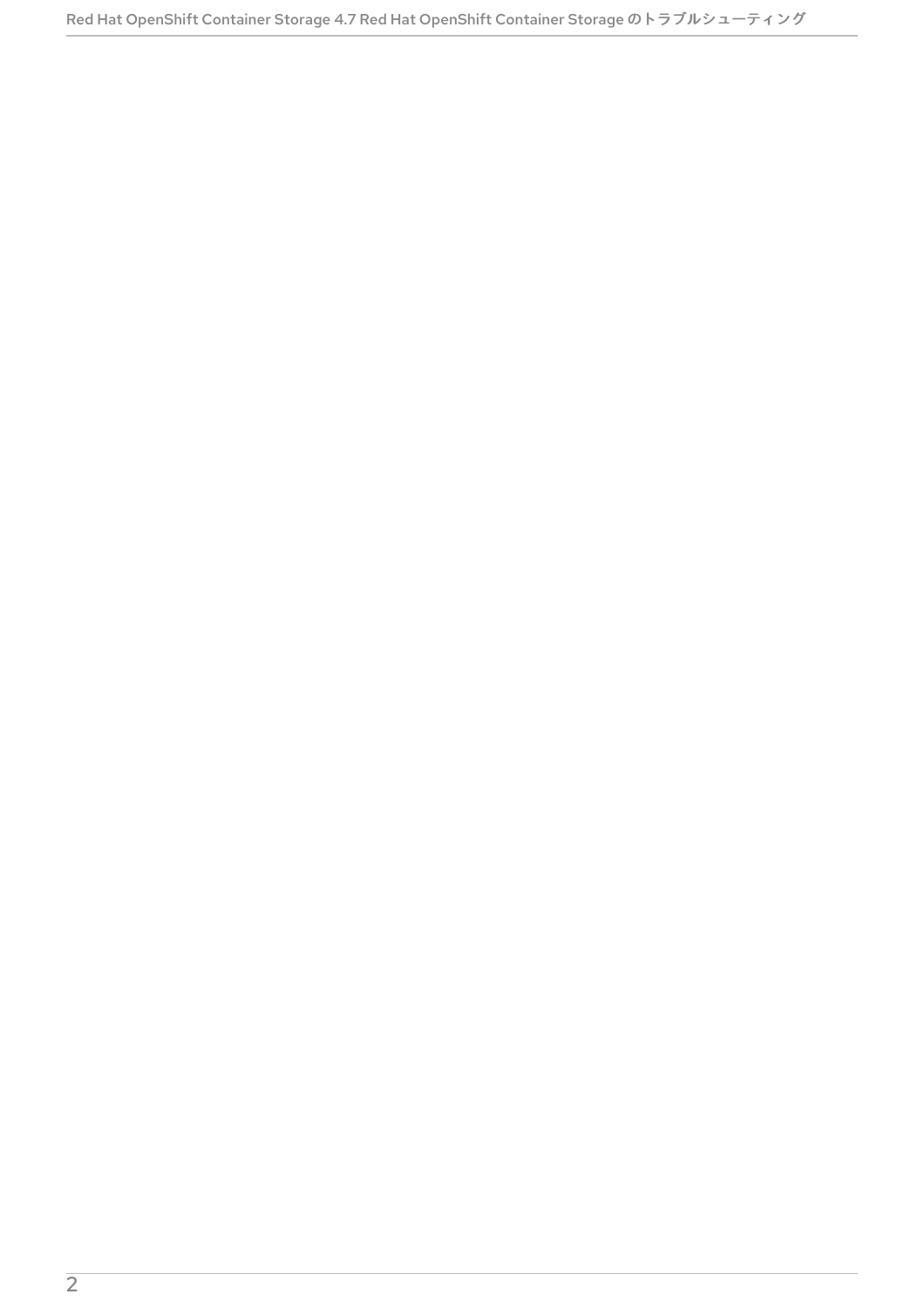### 多様性を受け入れるオープンソースの強化

<span id="page-6-0"></span>Red Hat では、コード、ドキュメント、Web プロパティーにおける配慮に欠ける用語の置き換えに取り 組んでいます。まずは、マスター (master)、スレーブ (slave)、ブラックリスト (blacklist)、ホワイトリ スト (whitelist) の 4 つの用語の置き換えから始めます。この取り組みは膨大な作業を要するため、今後 [の複数のリリースで段階的に用語の置き換えを実施して参ります。詳細は、弊社](https://www.redhat.com/en/blog/making-open-source-more-inclusive-eradicating-problematic-language) の CTO、Chris Wright のメッセージ を参照してください。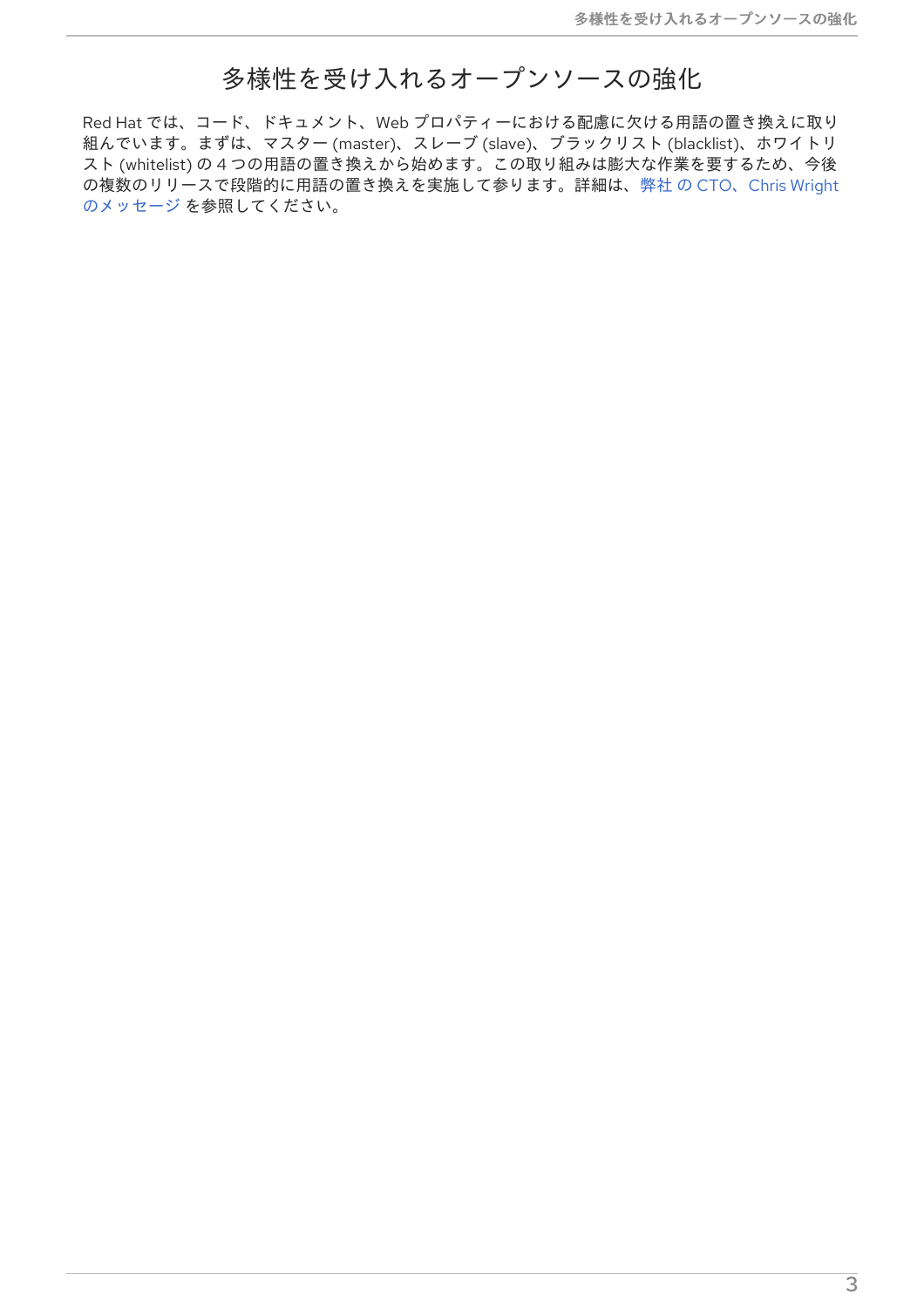## RED HAT ドキュメントへのフィードバック (英語のみ)

<span id="page-7-0"></span>弊社のドキュメントについてのご意見をお聞かせください。ドキュメントの改善点があれば、ぜひお知 らせください。フィードバックをお寄せいただくには、以下をご確認ください。

- 特定の部分についての簡単なコメントをお寄せいただく場合は、以下をご確認ください。
	- 1. ドキュメントの表示が Multi-page HTML 形式になっていて、ドキュメントの右上端に Feedback ボタンがあることを確認してください。
	- 2. マウスカーソルで、コメントを追加する部分を強調表示します。
	- 3. そのテキストの下に表示される Add Feedback ポップアップをクリックします。
	- 4. 表示される手順に従ってください。
- より詳細なフィードバックを行う場合は、Bugzilla のチケットを作成します。
	- 1. [Bugzilla](https://bugzilla.redhat.com/enter_bug.cgi?product=Red Hat OpenShift Container Storage) の Web サイトに移動します。
	- 2. Component で Documentation を選択します。
	- 3. Description フィールドに、ドキュメントの改善に関するご意見を記入してください。ド キュメントの該当部分へのリンクも記入してください。
	- 4. Submit Bug をクリックします。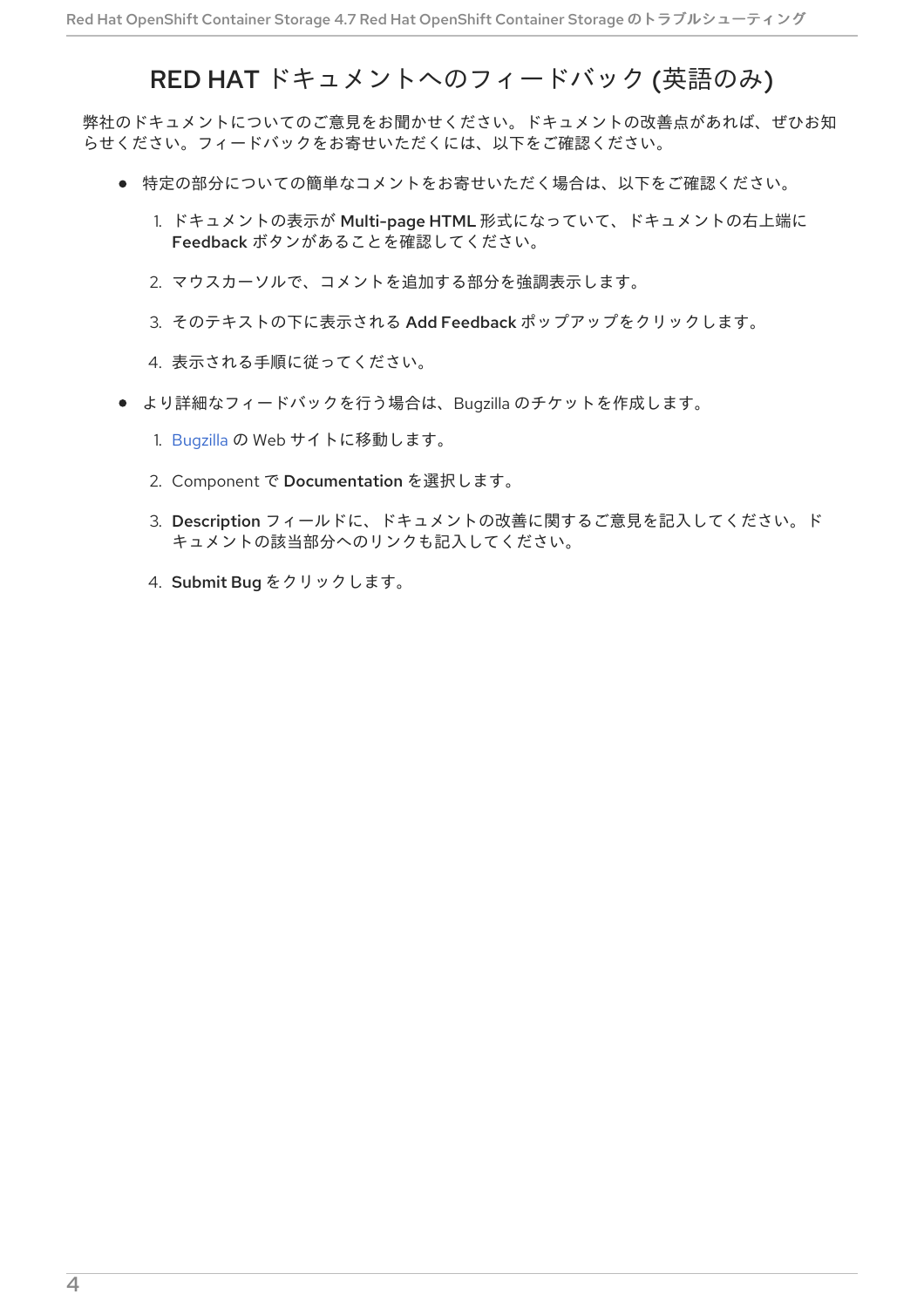### 第1章 概要

<span id="page-8-0"></span>OpenShift Container Storage のトラブルシューティングは、管理者が Red Hat OpenShift Container Storage クラスターのトラブルシューティングおよび修正を行う方法を理解するのに役立ちます。

ほとんどのトラブルシューティングタスクは、修正または回避策のいずれかに重点を置いています。本 書は、管理者が直面する可能性のあるエラーに基づいていくつかの章に分類されています。

- 2章*must-gather [を使用したログファイルおよび診断情報のダウンロード](#page-9-1)では、OpenShift* Container Storage で must-gather ユーティリティーを使用する方法を示します。
- 3章[トラブルシューティングに共通して必要になるログ](#page-12-0)では、OpenShift Container Storage に 共通して必要になるログファイルを取得する方法について説明します。
- 6章OpenShift Container Storage [のアラートおよびエラーのトラブルシューティング](#page-20-0) では、発 生したエラーを特定し、必要なアクションを実行する方法を示します。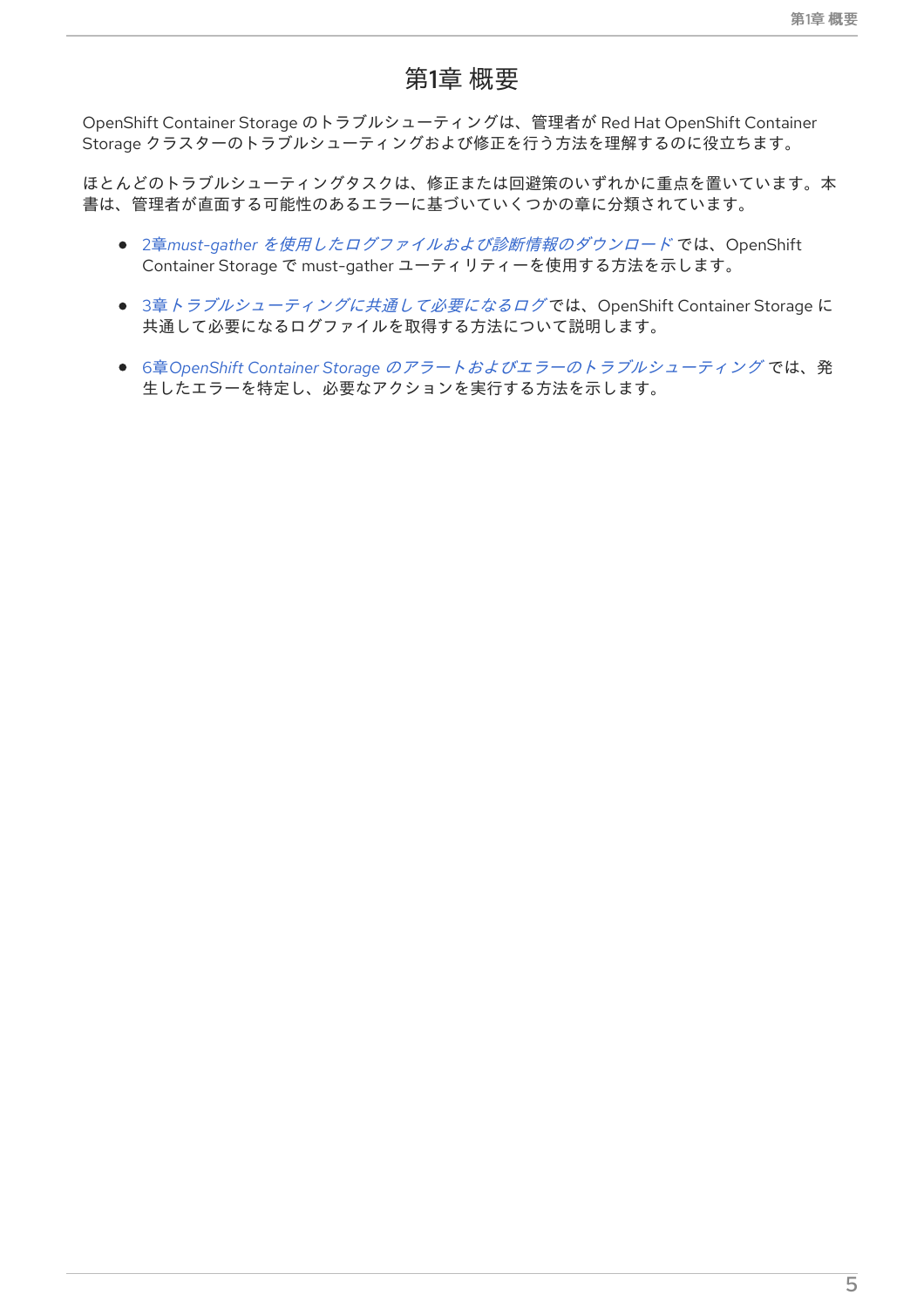## <span id="page-9-1"></span><span id="page-9-0"></span>第2章 MUST-GATHER を使用したログファイルおよび診断情報の ダウンロード

Red Hat OpenShift Container Storage が問題を自動的に解決できない場合、must-gather ツールを使用 してログファイルと診断情報を収集し、お客様または Red Hat サポートが問題を確認し、解決策を判別 できるようにします。



### 重要

OpenShift Container Storage が外部モードでデプロイされる場合には、must-gather は Red Hat OpenShift Container Storage クラスターからのみログを収集し、外部 Red Hat Ceph Storage クラスターからデバッグデータおよびログを収集しません。外部の Red Hat Ceph Storage クラスターからデバッグログを収集するには、Red Hat Ceph Storage の [トラブルシューティングガイドを](https://access.redhat.com/documentation/en-us/red_hat_ceph_storage/4/html-single/troubleshooting_guide/index)参照するか、または Red Hat Ceph Storage の管理 者にお問い合わせください。

#### 手順

● OpenShift Container Storage クラスターに接続されているクライアントから must-gather コ マンドを実行します。

\$ oc adm must-gather --image=registry.redhat.io/ocs4/ocs-must-gather-rhel8:v4.7 --dest-dir= <directory-name>

これにより、指定されたディレクトリーに以下の情報が収集されます。

- すべての OpenShift Container Storage クラスター関連のカスタムリソース (CR) とそれら の namespace。
- すべての OpenShift Container Storage 関連の Pod の Pod ログ。
- ステータス、クラスターの正常性などの一部の標準的な Ceph コマンドの出力。

#### コマンドの差異

● 状態が Ready ではないマスターノードが1つ以上ある場合には、must-gather Pod を安全にス ケジュールできるように **--node-name** を使用して Ready のマスターノードを指定します。

\$ oc adm must-gather --image=registry.redhat.io/ocs4/ocs-must-gather-rhel8:v4.7 --dest-dir= <directory-name> --node-name=<node-name>

- 特定の時点から情報を収集する場合は、以下を行います。
	- たとえば 5 秒以内または 2 日以内に収集されたログの相対的な期間を指定するに は、**/usr/bin/gather since=<duration>** を追加します。

\$ oc adm must-gather --image=registry.redhat.io/ocs4/ocs-must-gather-rhel8:v4.7 --destdir=<directory-name> /usr/bin/gather since=<duration>

その後にログを収集する特定の時間を指定するには、**/usr/bin/gather since-time= <rfc3339-timestamp>** を追加します。

\$ oc adm must-gather --image=registry.redhat.io/ocs4/ocs-must-gather-rhel8:v4.7 --destdir=<directory-name> /usr/bin/gather since-time=<rfc3339-timestamp>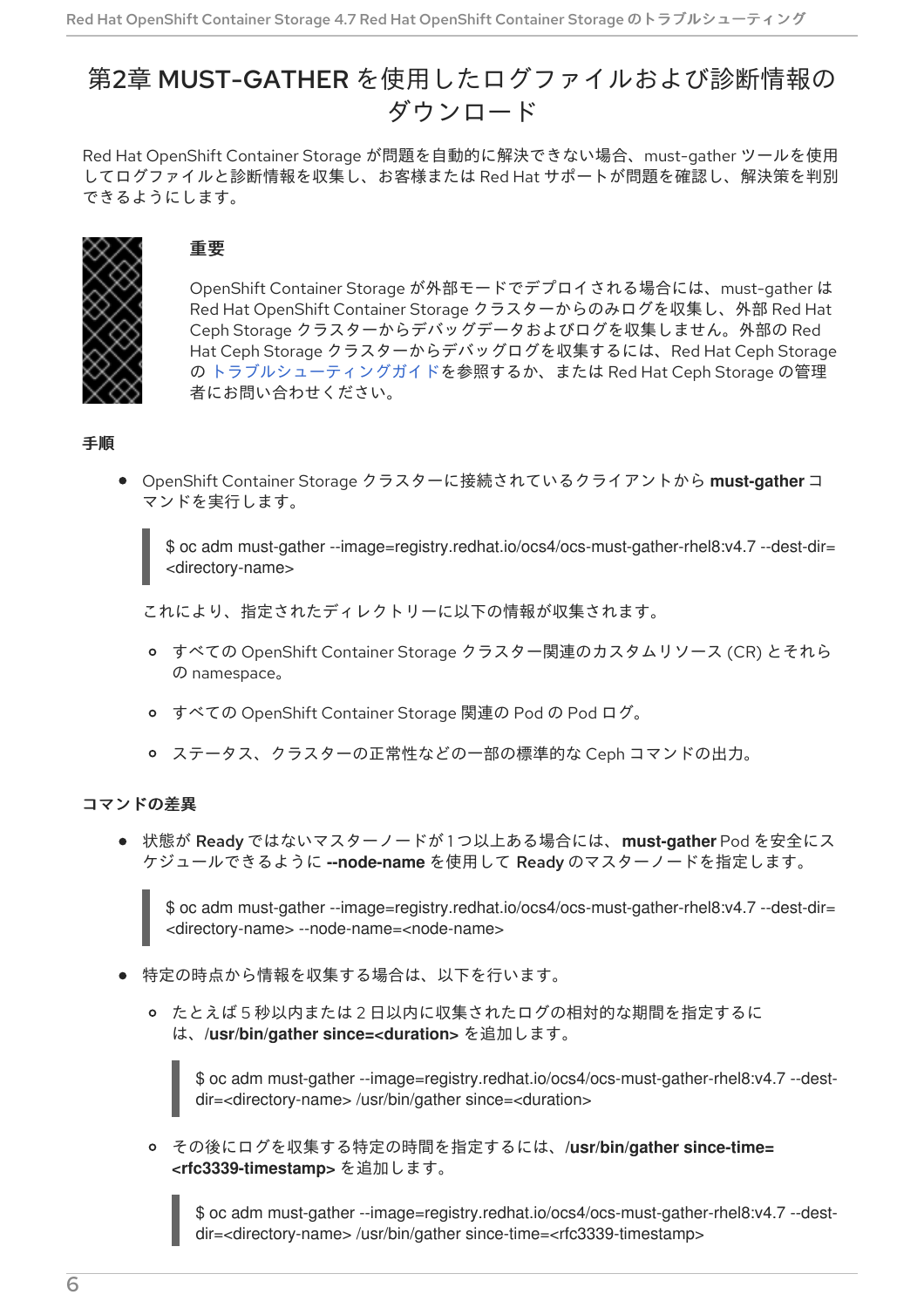#### $\sim$

以下のように、これらのコマンドのサンプルの値を置き換えます。

#### <node-name>

状態が Ready ではないマスターノードが1つ以上ある場合には、このパラメーターを使用 して、状態がまだ Ready のマスターノード名を指定します。これにより、**must-gather** Pod が準備状態にないマスターノードにスケジュールされないようにすることで、スケ ジューリングエラーを回避します。

#### <directory-name>

**must-gather** によって収集される情報を保存するディレクトリー。

<duration>

**5h** (5 時間前から開始する) など、相対的な期間として情報を収集する期間 (の開始点) を指 定します。

<rfc3339-timestamp>

**2020-11-10T04:00:00+00:00** (2020 年 11 月 11 日の 4am UTC から開始する) など、RFC 3339 タイムスタンプとして情報を収集する期間 (の開始点) を指定します。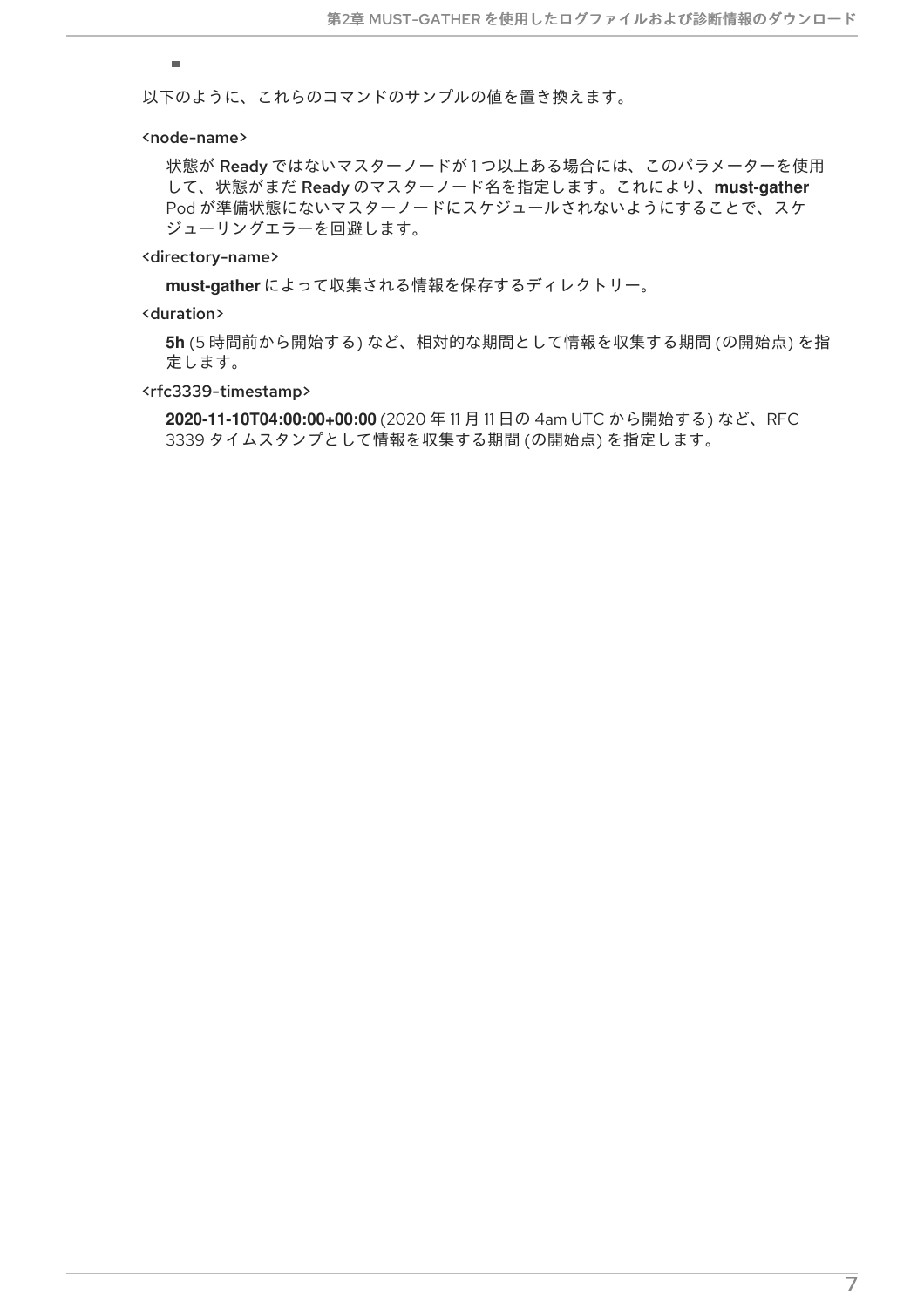## 第3章 トラブルシューティングに共通して必要になるログ

<span id="page-11-0"></span>OpenShift Container Storage のトラブルシューティングに共通して使用されるログの一部と、それら を生成するコマンドが一覧表示されます。

● 特定 Pod のログを生成します。



● Ceph または OpenShift Container Storage クラスターのログを生成します。

\$ oc logs rook-ceph-operator-<ID> -n openshift-storage

cephfs または rbd などのプラグイン Pod のログを生成し、app-pod の PVC マウントで問題を 検出します。

\$ oc logs csi-cephfsplugin-<ID> -n openshift-storage -c csi-cephfsplugin

\$ oc logs csi-rbdplugin-<ID> -n openshift-storage -c csi-rbdplugin

CSI Pod のすべてのコンテナーのログを生成するには、以下を実行します。

\$ oc logs csi-cephfsplugin-<ID> -n openshift-storage --all-containers

\$ oc logs csi-rbdplugin-<ID> -n openshift-storage --all-containers

PVC が BOUND 状態にない場合に問題を検出するために、cephfs または rbd プロビジョナー Pod のログを生成します。

\$ oc logs csi-cephfsplugin-provisioner-<ID> -n openshift-storage -c csi-cephfsplugin

\$ oc logs csi-rbdplugin-provisioner-<ID> -n openshift-storage -c csi-rbdplugin

CSI Pod のすべてのコンテナーのログを生成するには、以下を実行します。

\$ oc logs csi-cephfsplugin-provisioner-<ID> -n openshift-storage --all-containers

\$ oc logs csi-rbdplugin-provisioner-<ID> -n openshift-storage --all-containers

cluster-info コマンドを使用して OpenShift Container Storage ログを生成します。  $\bullet$ 

\$ oc cluster-info dump -n openshift-storage --output-directory=<directory-name>

- OpenShift Container Storage の Operator ログおよびイベントを確認します。
	- Operator ログを確認するには、以下を実行します。

# oc logs <ocs-operator> -n openshift-storage

<ocs-operator>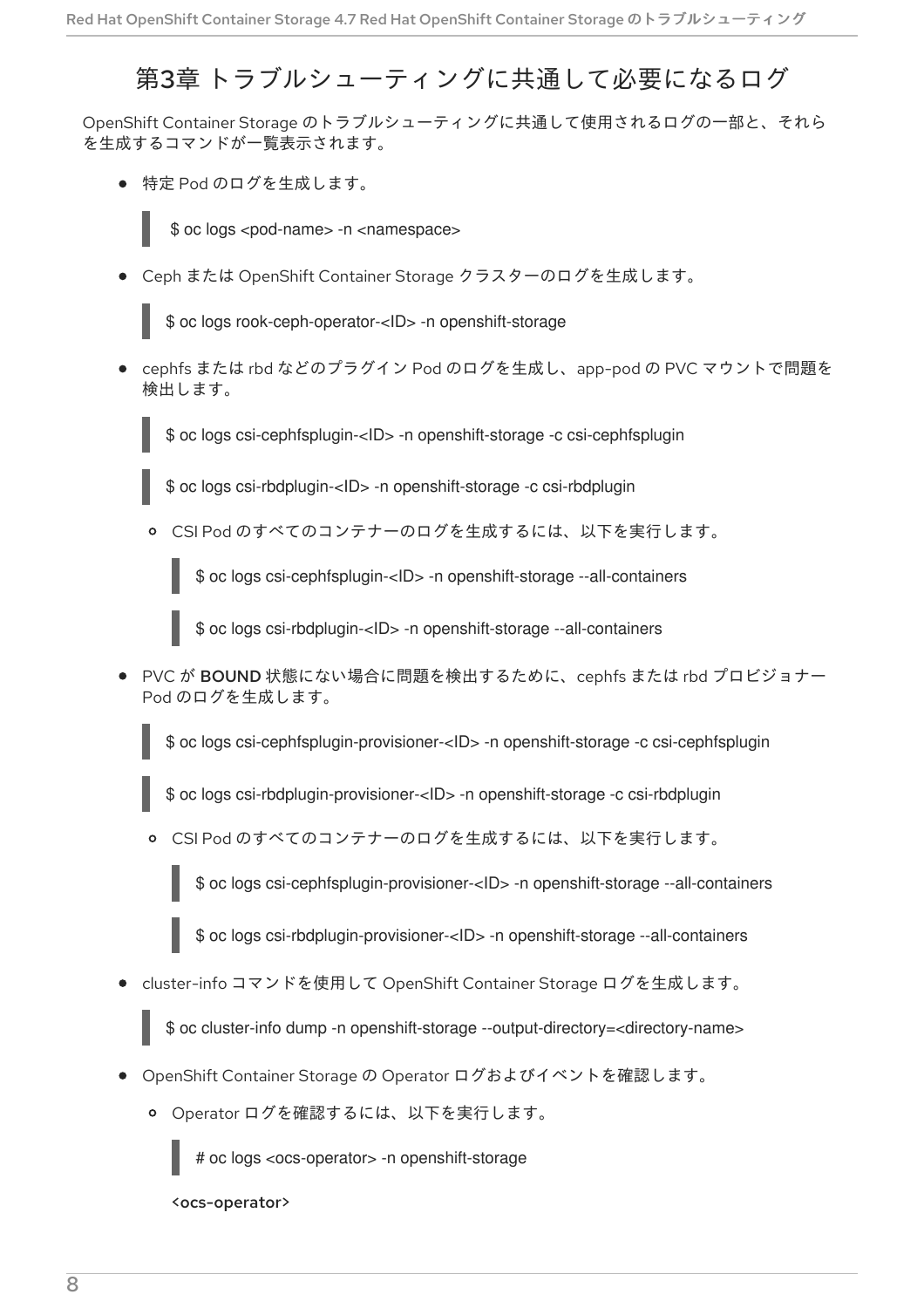<span id="page-12-0"></span># oc get pods -n openshift-storage | grep -i "ocs-operator" | awk '{print \$1}'

Operator イベントを確認するには、以下を実行します。

# oc get events --sort-by=metadata.creationTimestamp -n openshift-storage

OpenShift Container Storage の Operator のバージョンおよびチャネルを取得します。

# oc get csv -n openshift-storage

出力例:

NAME DISPLAY VERSION REPLACES PHASE ocs-operator.v4.7.2 OpenShift Container Storage 4.7.2 Succeeded

# oc get subs -n openshift-storage

出力例:

NAME PACKAGE SOURCE **CHANNEL** ocs-operator ocs-operator redhat-operators stable-4.7

installplan が作成されていることを確認します。

# oc get installplan -n openshift-storage

- OpenShift Container Storage を更新後のコンポーネントのイメージを確認します。
	- イメージが実行中であるを確認するために使用するコンポーネントの Pod があるノードを 確認します。

# oc get pods -o wide | grep <component-name>

以下は例になります。

# oc get pods -o wide | grep rook-ceph-operator

出力例:

rook-ceph-operator-566cc677fd-bjqnb 1/1 Running 20 4h6m 10.128.2.5 rook-cephoperator-566cc677fd-bjqnb 1/1 Running 20 4h6m 10.128.2.5 dell-r440- 12.gsslab.pnq2.redhat.com <none> <none>

<none> <none>

**dell-r440-12.gsslab.pnq2.redhat.com** は node-name です。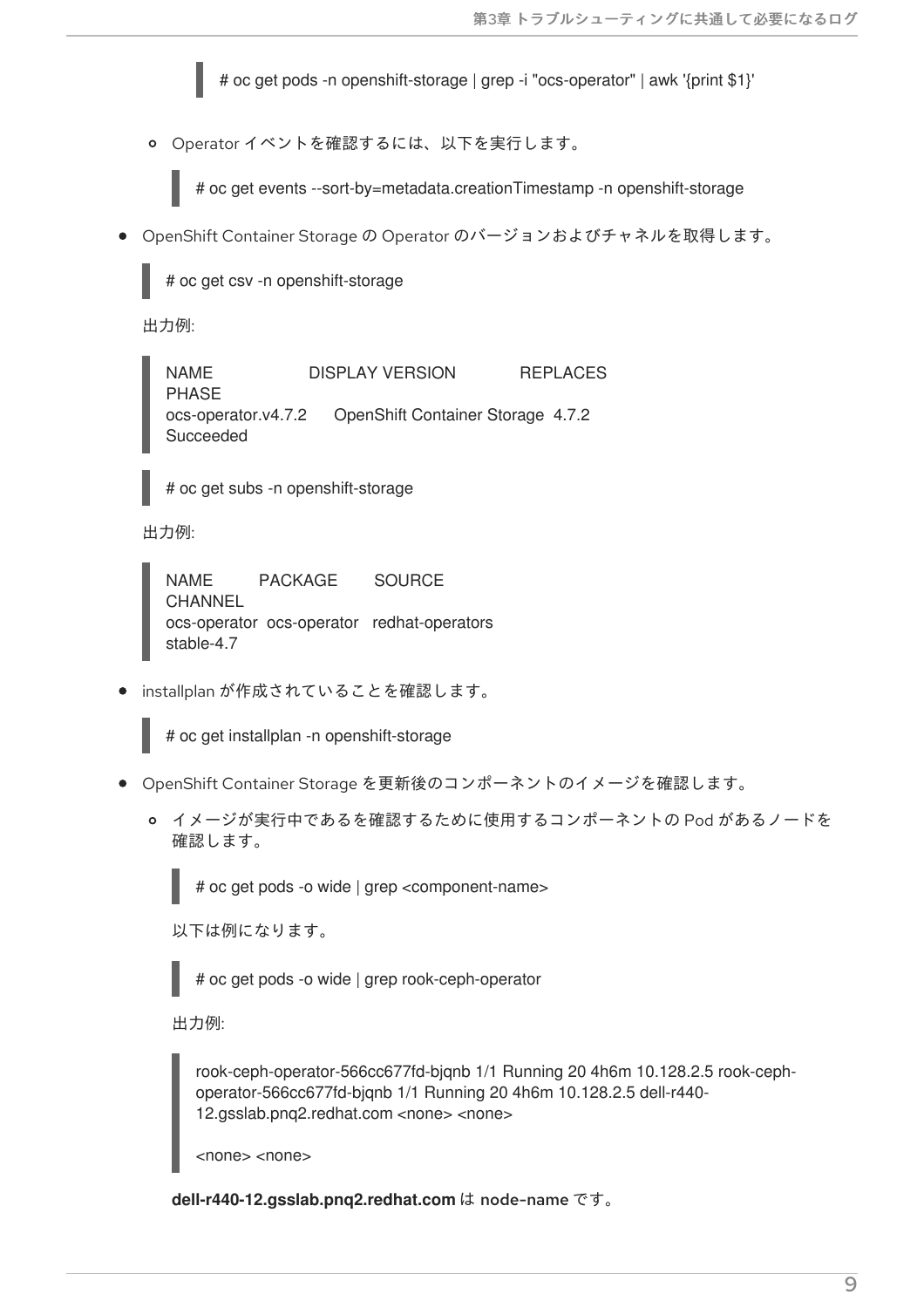イメージ ID を確認します。

# oc debug node/<node name>

#### <node-name>

イメージが実行中であることを確認するために使用するコンポーネントの Pod があるノー ドの名前です。

# chroot /host

# crictl images | grep <component>

以下は例になります。

# crictl images | grep rook-ceph

出力例:

IMAGE TAG IMAGEID SIZE registry.redhat.io/ocs4/rook-ceph-rhel8-operator@sha256 <none> 5600a36370df4 1.55GB

**IMAGEID** を書き留め、これを Rook Ceph [Operator](https://catalog.redhat.com/software/containers/ocs4/rook-ceph-rhel8-operator/5ddef2a7bed8bd164a0afd90?tag=4.7-55.6dba87fd.release_4.7) ページの Digest ID にマップします。

#### 関連資料

● [must-gather](#page-9-1) の使用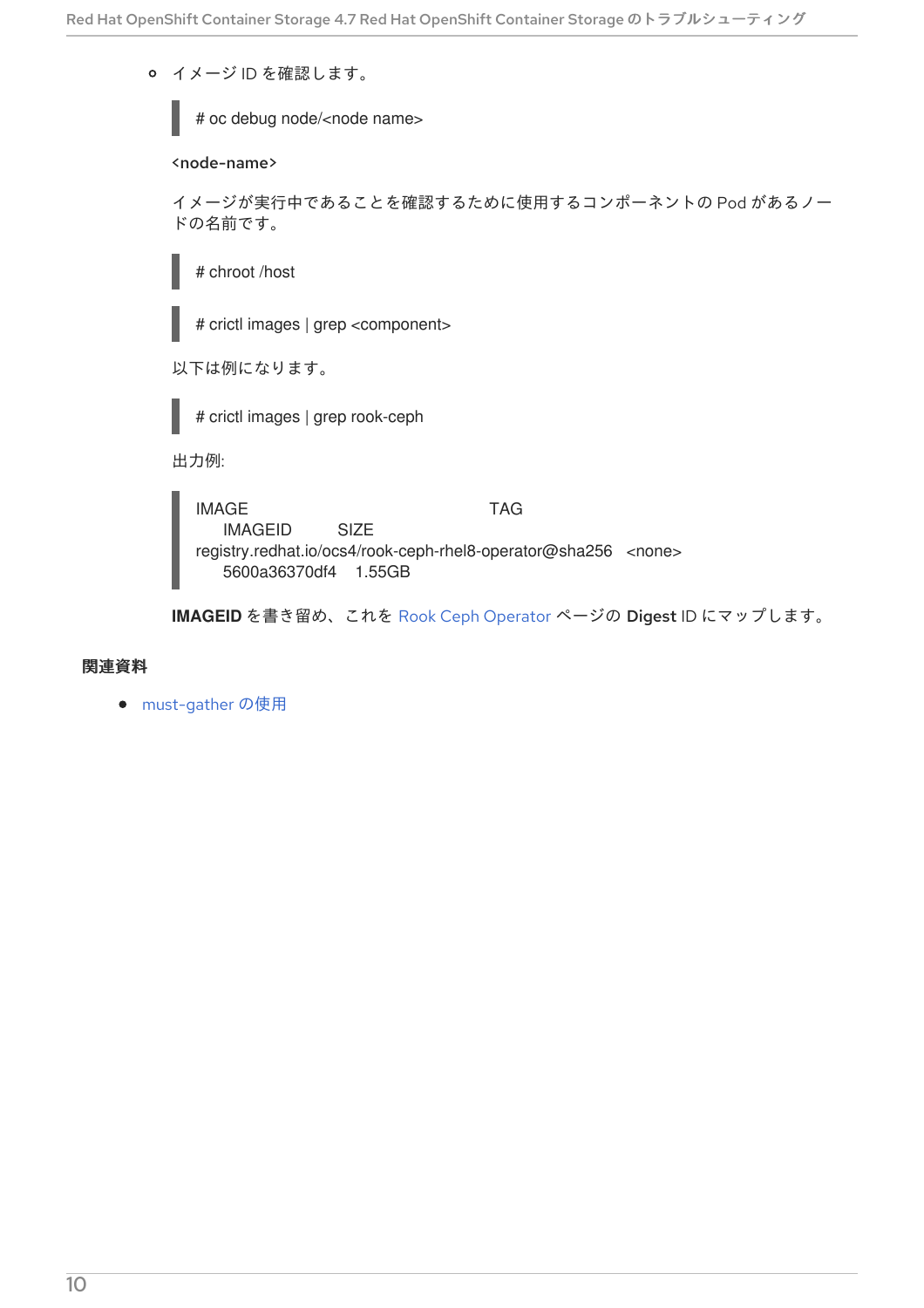## <span id="page-14-0"></span>第4章 OPENSHIFT CONTAINER STORAGE デプロイメント後の クラスター全体のデフォルトノードセレクターの上書き

クラスター全体でのデフォルトノードセレクターが Openshift Container Storage に使用される場合、 CSI daemonset によって生成される Pod はセレクターに一致するノードでのみ起動できます。セレク ターに一致しないノードから Openshift Container Storage を使用できるようにするには、コマンドラ インインターフェースで以下の手順を実行して **cluster-wide default node selector** を上書きします。

### 手順

1. openshift-storage namespace の空のノードセレクターを指定します。

\$ oc annotate namespace openshift-storage openshift.io/node-selector=

2. DaemonSets によって生成される元の Pod を削除します。

oc delete pod -l app=csi-cephfsplugin -n openshift-storage oc delete pod -l app=csi-rbdplugin -n openshift-storage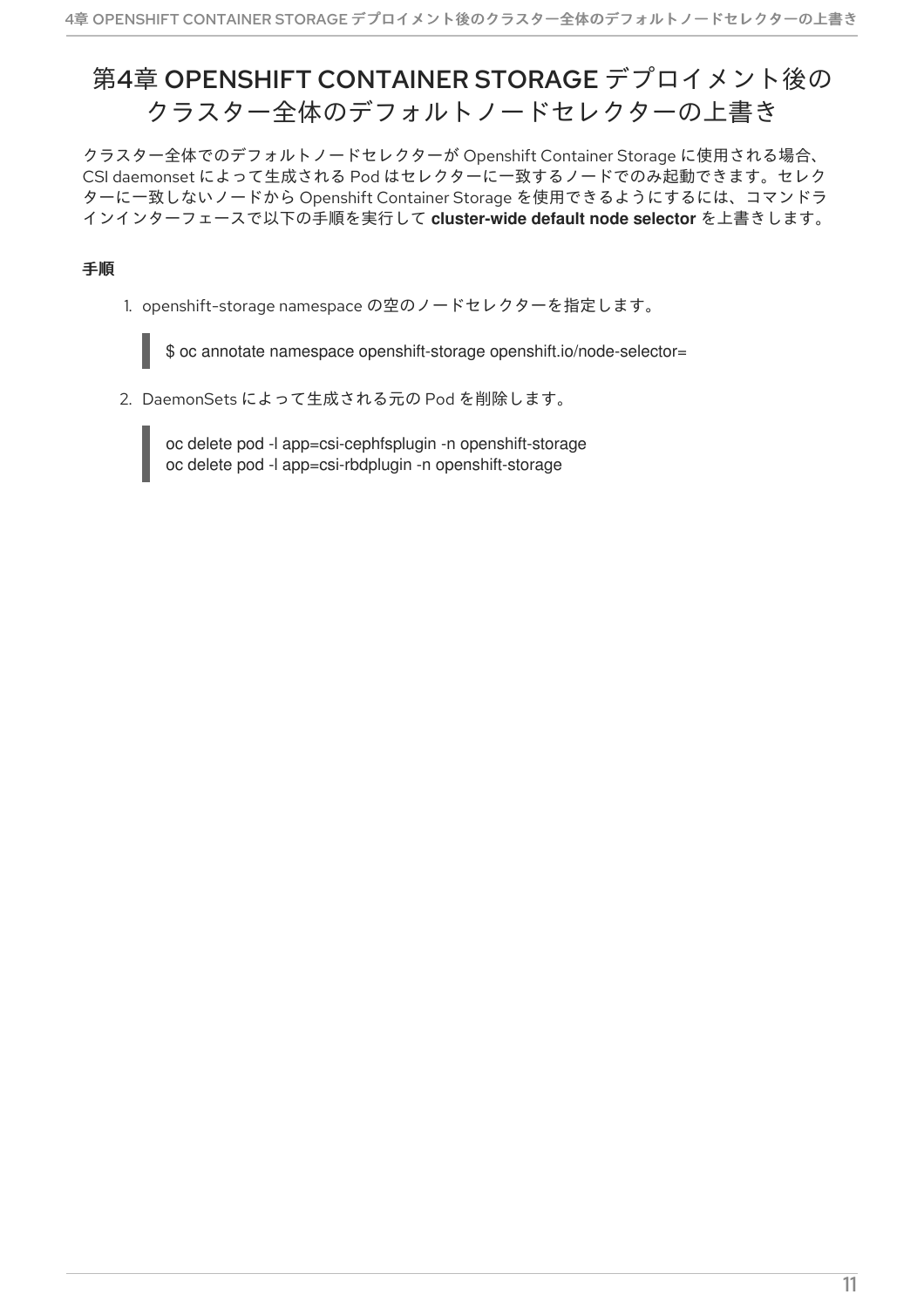## 第5章 暗号化トークンの削除または期限切れの状態

<span id="page-15-0"></span>鍵管理システムの暗号化トークンが削除されているか、有効期限が切れている場合は、以下の手順に 従ってトークンを更新します。

#### 前提条件

● 削除されているか、または期限切れとなったトークンと同じポリシーを持つ新しいトークンが あることを確認します。

#### 手順

- 1. OpenShift Container Platform Web コンソールにログインします。
- 2. Workloads → Secrets をクリックします。
- 3. クラスター全体の暗号化に使用される ocs-kms-token を更新するには、以下を実行します。
	- a. Project を **openshift-storage** に設定します。
	- b. ocs-kms-token → Actions → Edit Secret をクリックします。
	- c. Value フィールドに暗号化トークンファイルをドラッグアンドドロップまたはアップロー ドします。トークンには、コピーおよび貼り付けが可能なファイルまたはテキストのいず れかを指定できます。
	- d. Save をクリックします。
- 4. 暗号化された永続ボリュームのある指定のプロジェクトまたは namespace の ceph-csi-kmstoken を更新するには、以下を実行します。
	- a. 必要な Project を選択します。
	- b. ceph-csi-kms-token → Actions → Edit Secret をクリックします。
	- c. Value フィールドに暗号化トークンファイルをドラッグアンドドロップまたはアップロー ドします。トークンには、コピーおよび貼り付けが可能なファイルまたはテキストのいず れかを指定できます。
	- d. Save をクリックします。



#### 注記

トークンは、**ceph-csi-kms-token** を使用するすべての暗号化された PVC が 削除された後にのみ削除できます。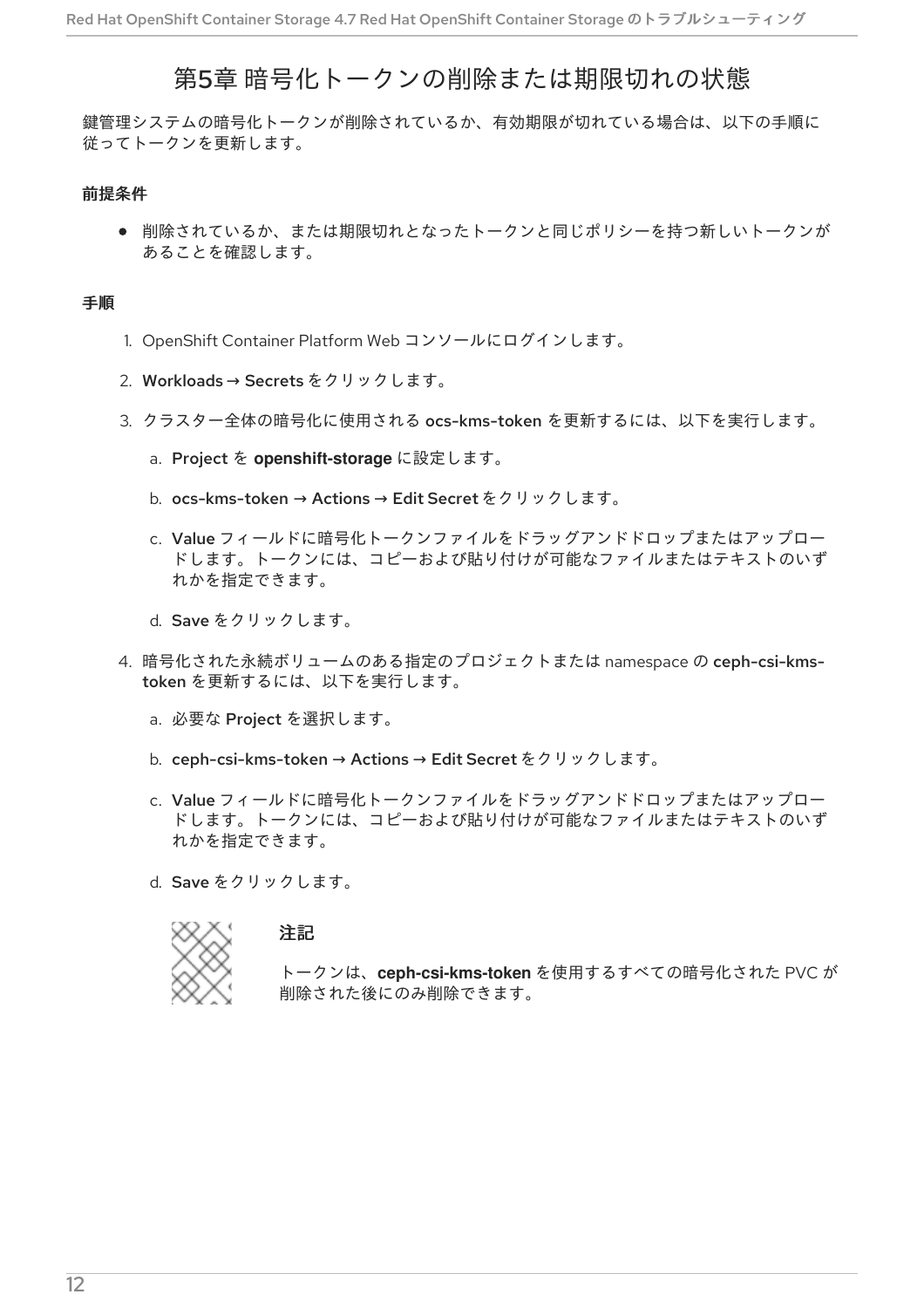## <span id="page-16-0"></span>第6章 OPENSHIFT CONTAINER STORAGE のアラートおよびエ ラーのトラブルシューティング

### <span id="page-16-1"></span>6.1. アラートとエラーの解決

Red Hat OpenShift Container Storage は、多くの共通する障害シナリオを検出し、これらを自動的に 解決できます。ただし、一部の問題には管理者の介入が必要です。

現在発生しているエラーを確認するには、以下のいずれかの場所を確認します。

- Monitoring → Alerting → Firing オプション
- Home → Overview → Overview タブ
- Home → Overview → Persistent Storage タブ
- Home → Overview → Object Service タブ

表示されるエラーをコピーして、これを以下のセクションで検索し、その重大度と解決策を確認しま す。

#### Name: **CephMonVersionMismatch**

Message: **There are multiple versions of storage services running.**

Description: **There are {{ \$value }} different versions of Ceph Mon components running.**

Severity: Warning

Resolution: Fix

Procedure: Inspect the user interface and log, and verify if an update is in progress.

- **•** If an update in progress, this alert is temporary.
- **If an update is not in progress, restart the upgrade process.**

#### Name: **CephOSDVersionMismatch**

Message: **There are multiple versions of storage services running.**

Description: **There are {{ \$value }} different versions of Ceph OSD components running.**

Severity: Warning

Resolution: Fix

Procedure: Inspect the user interface and log, and verify if an update is in progress.

- **If an update in progress, this alert is temporary.**
- **If an update is not in progress, restart the upgrade process.**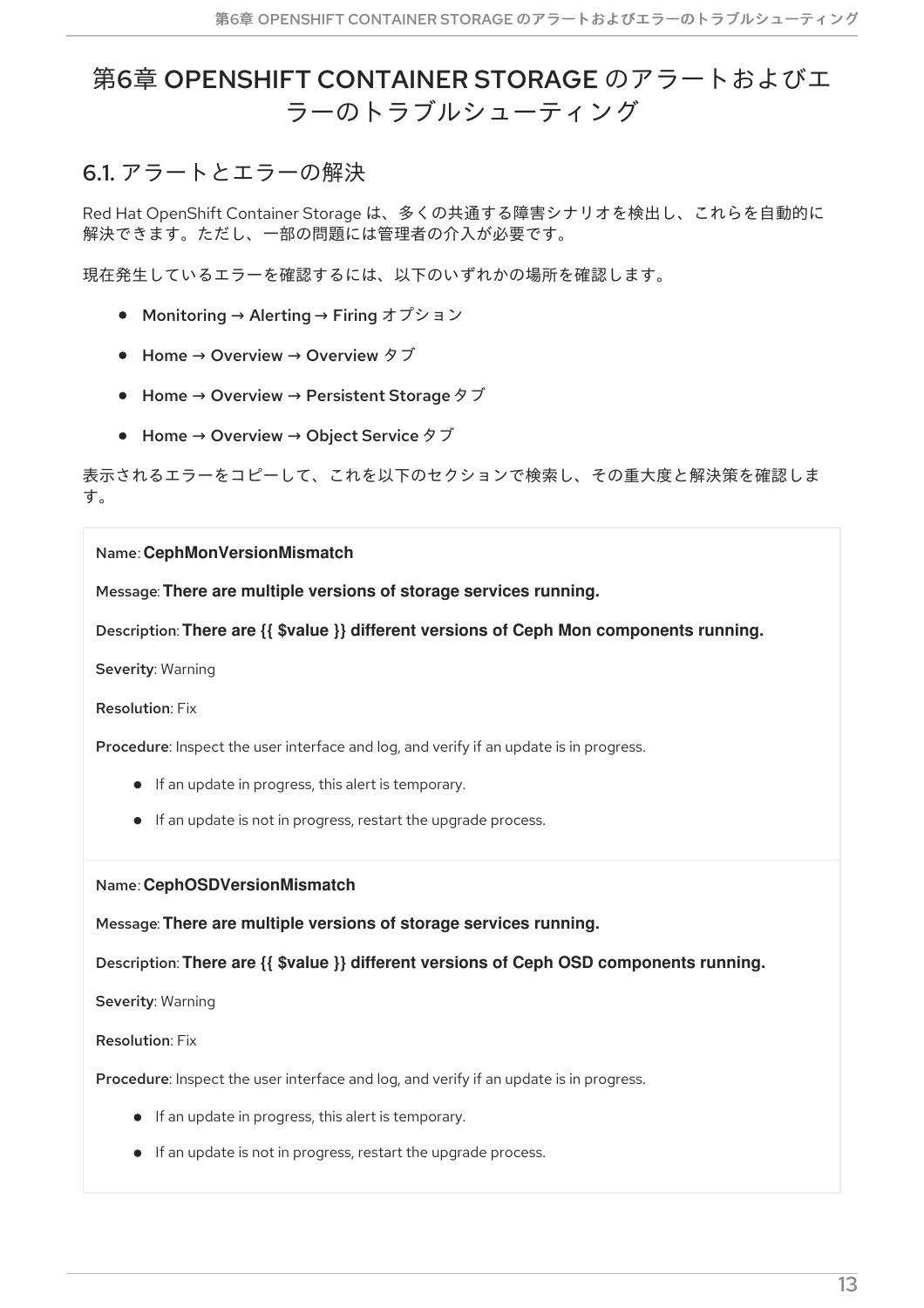#### Name: **CephClusterCriticallyFull**

#### Message:**Storage cluster is critically full and needs immediate expansion**

#### Description:**Storage cluster utilization has crossed 85%.**

Severity: Crtical

Resolution: Fix

Procedure: Remove unnecessary data or expand the cluster.

#### Name: **CephClusterNearFull**

Fixed:**Storage cluster is nearing full.Expansion is required.**

Description:**Storage cluster utilization has crossed 75%.**

Severity: Warning

Resolution: Fix

Procedure: Remove unnecessary data or expand the cluster.

#### Name: **NooBaaBucketErrorState**

Message: **A NooBaa Bucket Is In Error State**

Description: **A NooBaa bucket {{ \$labels.bucket\_name }} is in error state for more than 6m**

Severity: Warning

Resolution: Workaround

Procedure: [Resolving](#page-23-0) NooBaa Bucket Error State

#### Name: **NooBaaNamespaceResourceErrorState**

Message: **A NooBaa Namespace Resource Is In Error State**

Description: **A NooBaa namespace resource {{ \$labels.namespace\_resource\_name }} is in error state for more than 5m**

Severity: Warning

Resolution: Fix

Procedure: [Resolving](#page-23-0) NooBaa Bucket Error State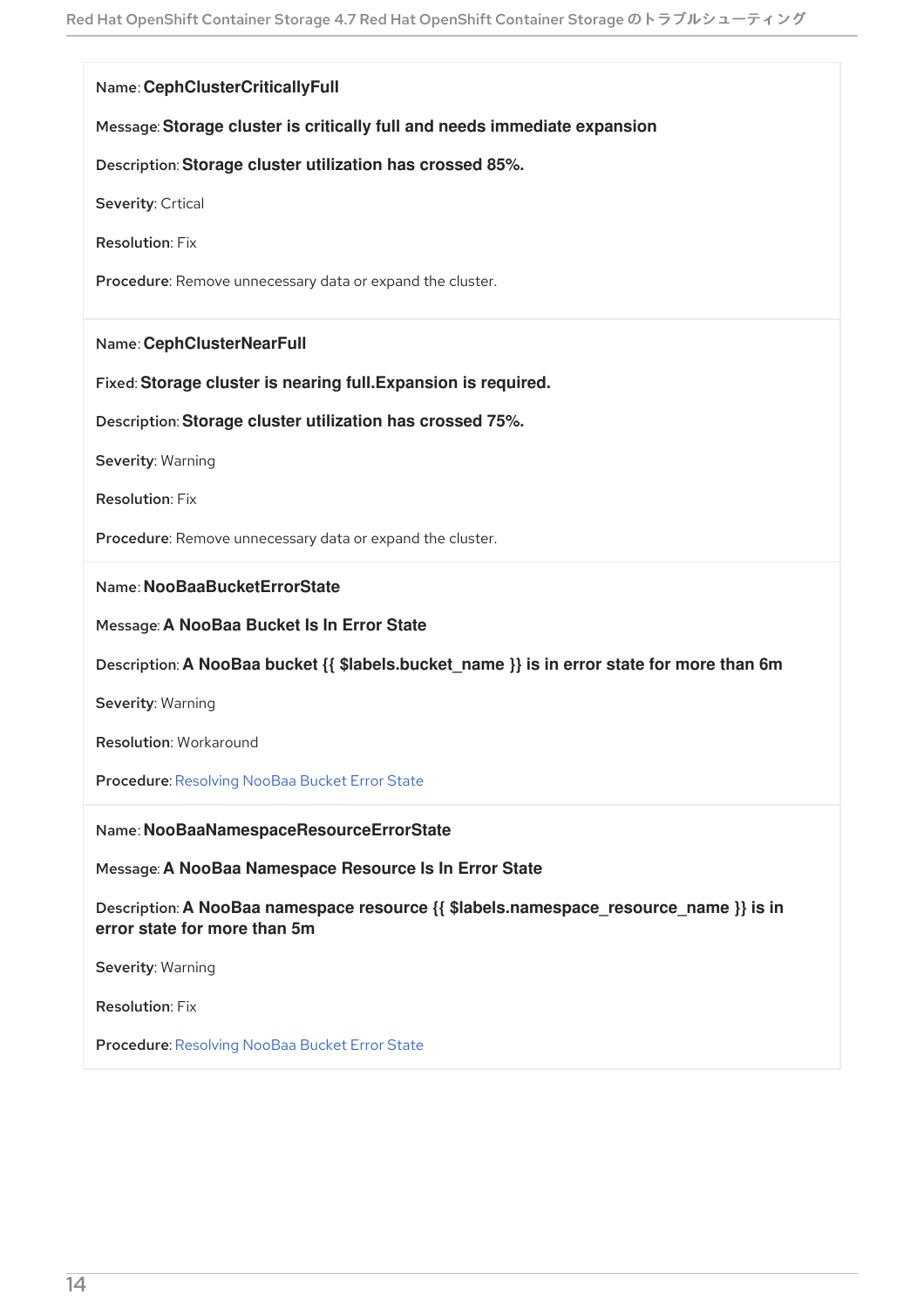#### Name: **NooBaaNamespaceBucketErrorState**

Message: **A NooBaa Namespace Bucket Is In Error State**

Description: **A NooBaa namespace bucket {{ \$labels.bucket\_name }} is in error state for more than 5m**

Severity: Warning

Resolution: Fix

Procedure: [Resolving](#page-23-0) NooBaa Bucket Error State

Name: **NooBaaBucketExceedingQuotaState**

Message: **A NooBaa Bucket Is In Exceeding Quota State**

Description: **A NooBaa bucket {{ \$labels.bucket\_name }} is exceeding its quota - {{ printf "%0.0f" \$value }}% used message: A NooBaa Bucket Is In Exceeding Quota State**

Severity: Warning

Resolution: Fix

Procedure: Resolving NooBaa Bucket [Exceeding](#page-24-0) Quota State

Name: **NooBaaBucketLowCapacityState**

Message: **A NooBaa Bucket Is In Low Capacity State**

Description: **A NooBaa bucket {{ \$labels.bucket\_name }} is using {{ printf "%0.0f" \$value }}% of its capacity**

Severity: Warning

Resolution: Fix

Procedure: [Resolving](#page-24-1) NooBaa Bucket Capacity or Quota State

Name: **NooBaaBucketNoCapacityState**

Message: **A NooBaa Bucket Is In No Capacity State**

Description: **A NooBaa bucket {{ \$labels.bucket\_name }} is using all of its capacity**

Severity: Warning

Resolution: Fix

Procedure: [Resolving](#page-24-1) NooBaa Bucket Capacity or Quota State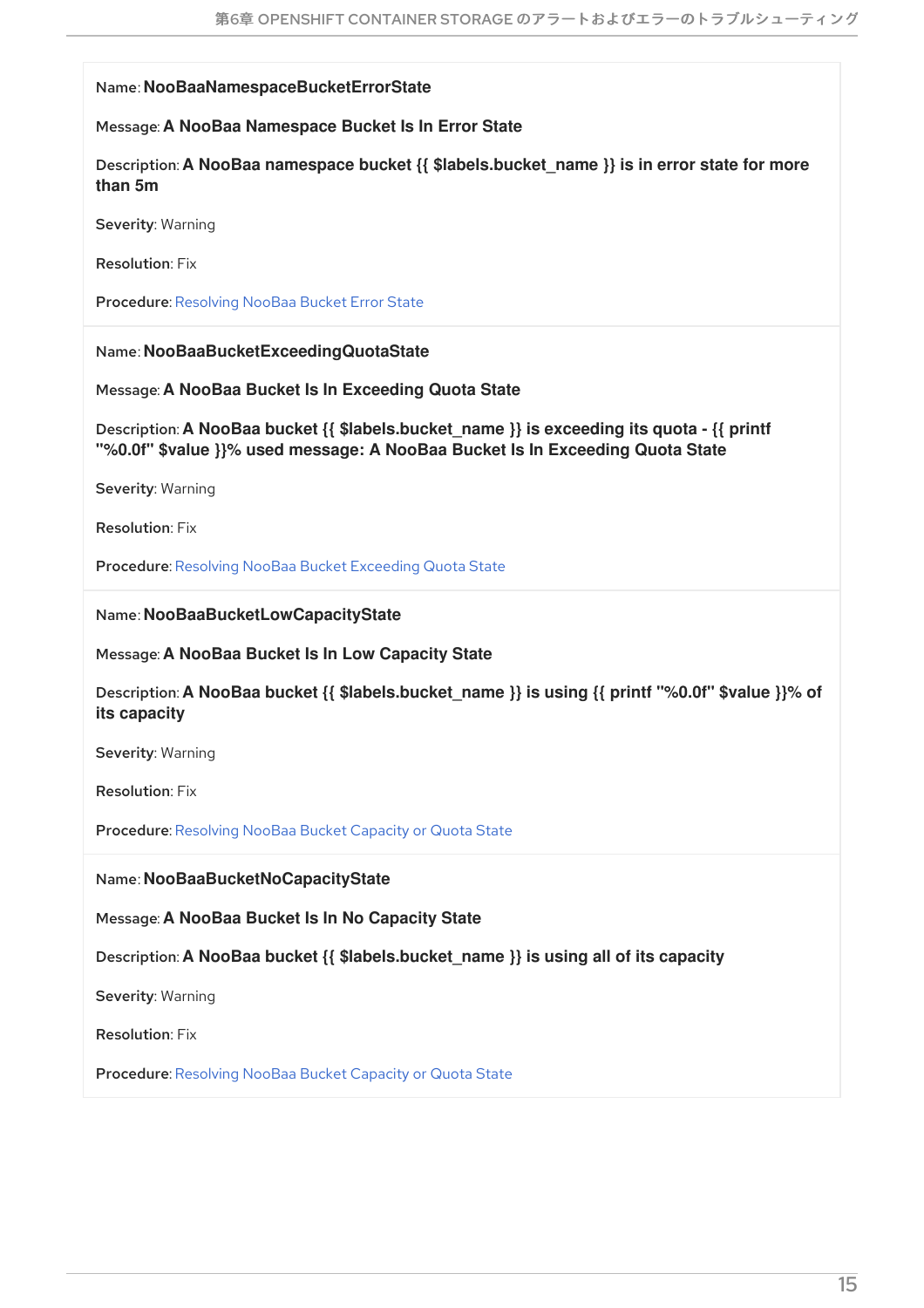#### Name: **NooBaaBucketReachingQuotaState**

#### Message: **A NooBaa Bucket Is In Reaching Quota State**

Description: **A NooBaa bucket {{ \$labels.bucket\_name }} is using {{ printf "%0.0f" \$value }}% of its quota**

Severity: Warning

Resolution: Fix

Procedure: [Resolving](#page-24-1) NooBaa Bucket Capacity or Quota State

Name: **NooBaaResourceErrorState**

Message: **A NooBaa Resource Is In Error State**

Description: **A NooBaa resource {{ \$labels.resource\_name }} is in error state for more than 6m**

Severity: Warning

Resolution: Workaround

Procedure: [Resolving](#page-23-0) NooBaa Bucket Error State

Name: **NooBaaSystemCapacityWarning100**

Message: **A NooBaa System Approached Its Capacity**

Description: **A NooBaa system approached its capacity, usage is at 100%**

Severity: Warning

Resolution: Fix

Procedure: [Resolving](#page-24-1) NooBaa Bucket Capacity or Quota State

Name: **NooBaaSystemCapacityWarning85**

Message: **A NooBaa System Is Approaching Its Capacity**

Description: **A NooBaa system is approaching its capacity, usage is more than 85%**

Severity: Warning

Resolution: Fix

Procedure: [Resolving](#page-24-1) NooBaa Bucket Capacity or Quota State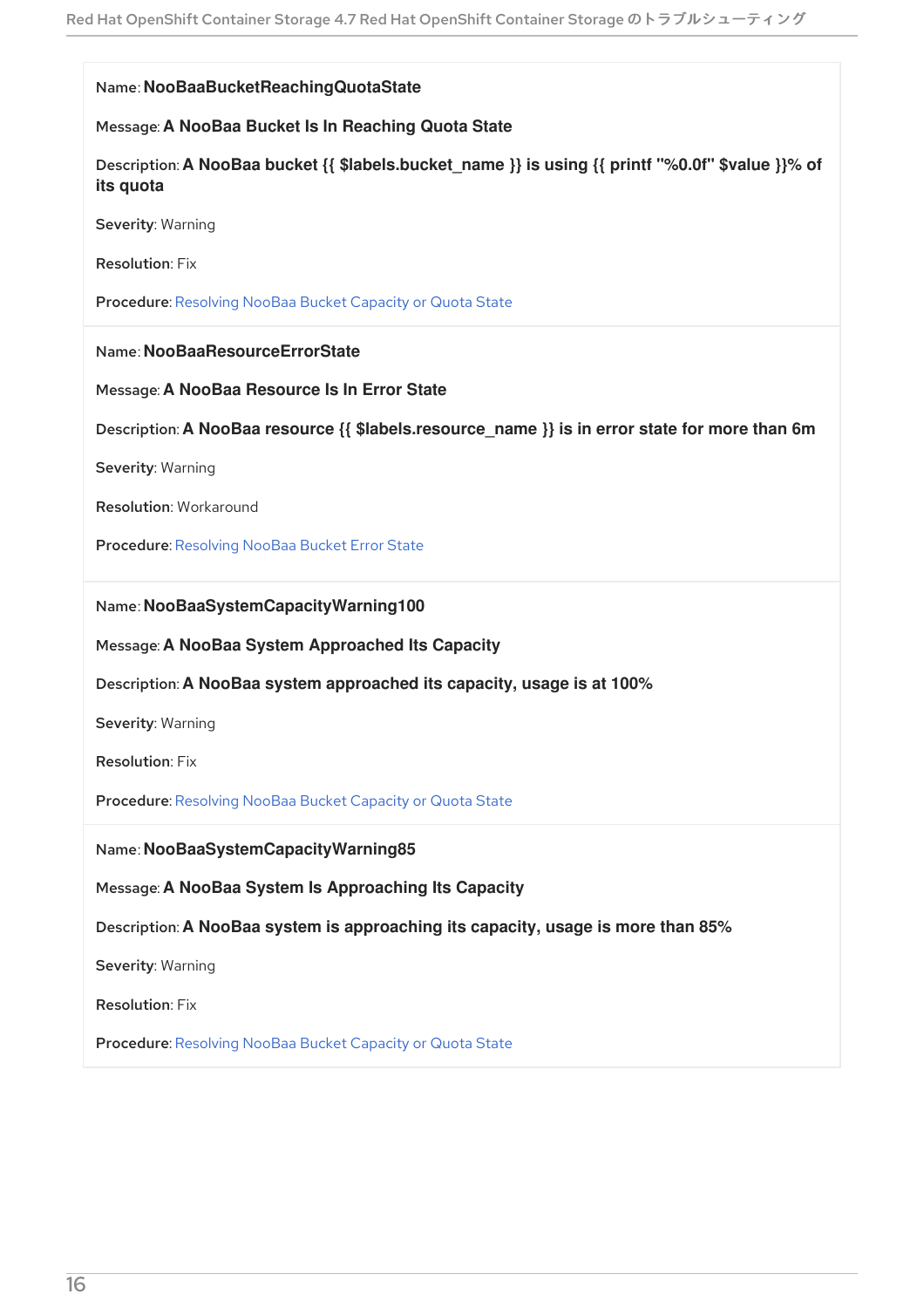#### <span id="page-20-0"></span>Name: **NooBaaSystemCapacityWarning95**

#### Message: **A NooBaa System Is Approaching Its Capacity**

#### Description: **A NooBaa system is approaching its capacity, usage is more than 95%**

Severity: Warning

Resolution: Fix

Procedure: [Resolving](#page-24-1) NooBaa Bucket Capacity or Quota State

#### Name: **CephMdsMissingReplicas**

#### Message: **Insufficient replicas for storage metadata service.**

Description: `Minimum required replicas for storage metadata service not available.

Might affect the working of storage cluster.`

Severity: Warning

Resolution: [Contact](https://access.redhat.com/support) Red Hat support

#### Procedure:

- 1. Check for alerts and operator status.
- 2. If the issue cannot be identified, [contact](https://access.redhat.com/support) Red Hat support.

#### Name: **CephMgrIsAbsent**

Message:**Storage metrics collector service not available anymore.**

#### Description: **Ceph Manager has disappeared from Prometheus target discovery.**

Severity: Critical

Resolution: [Contact](https://access.redhat.com/support) Red Hat support

#### Procedure:

- 1. Inspect the user interface and log, and verify if an update is in progress.
	- If an update in progress, this alert is temporary.
	- If an update is not in progress, restart the upgrade process.
- 2. Once the upgrade is complete, check for alerts and operator status.
- 3. If the issue persistents or cannot be identified, contact Red Hat [support.](https://access.redhat.com/support)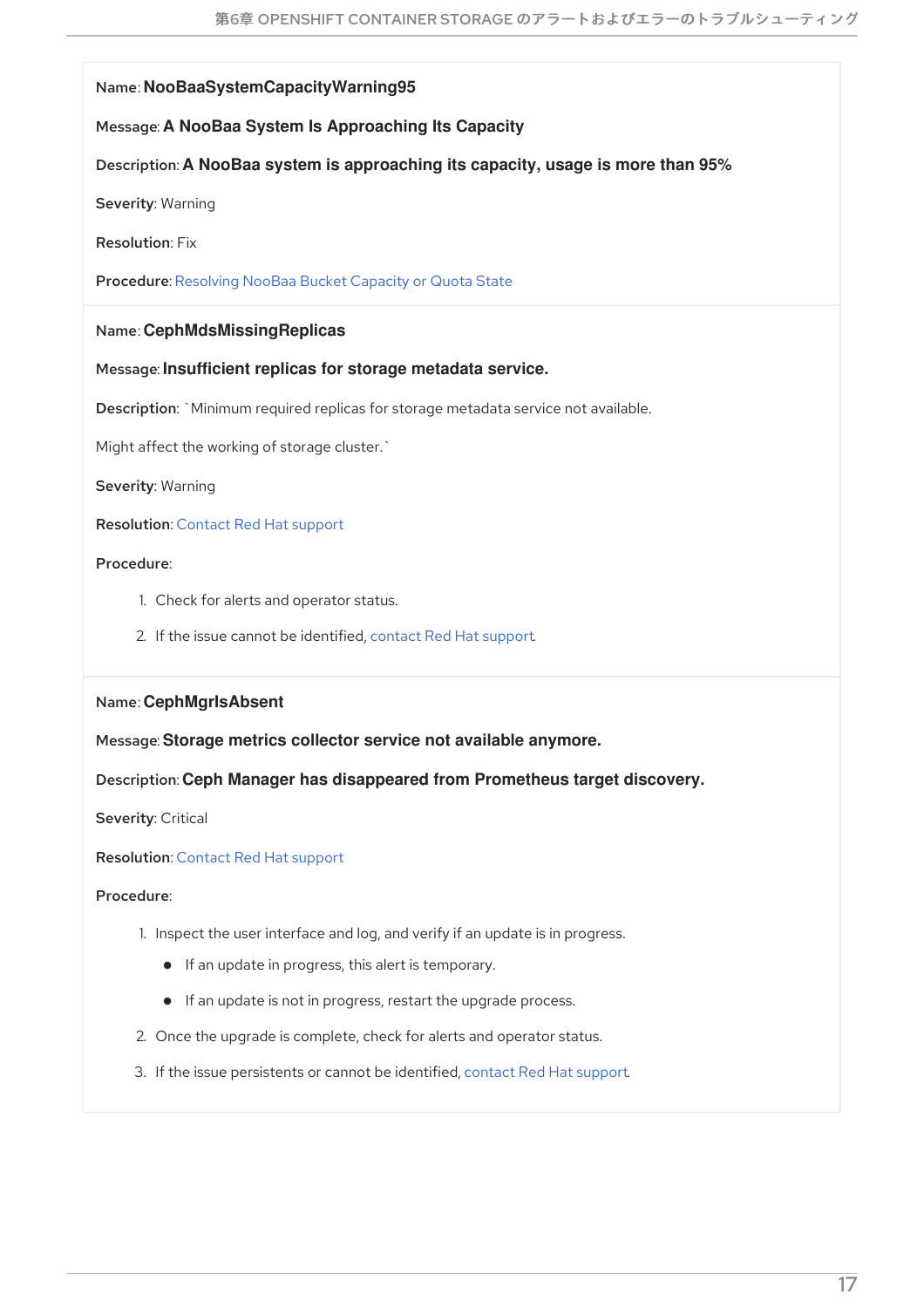#### Name: **CephNodeDown**

#### Message:**Storage node {{ \$labels.node }} went down**

#### Description:**Storage node {{ \$labels.node }} went down.Please check the node immediately.**

Severity: Critical

Resolution: [Contact](https://access.redhat.com/support) Red Hat support

#### Procedure:

- 1. Check which node stopped functioning and its cause.
- 2. Take appropriate actions to recover the node.If node cannot be recovered:
	- OpenShift Container Storage [のストレージノードの置き換え](https://access.redhat.com/documentation/en-us/red_hat_openshift_container_storage/4.7/html-single/replacing_nodes/index)について参照してください。
	- [Contact](https://access.redhat.com/support) Red Hat support.

#### Name: **CephClusterErrorState**

#### Message:**Storage cluster is in error state**

Description:**Storage cluster is in error state for more than 10m.**

Severity: Critical

#### Resolution: [Contact](https://access.redhat.com/support) Red Hat support

#### Procedure:

- 1. Check for alerts and operator status.
- 2. If the issue cannot be identified, download log files and diagnostic information using [must-gather](#page-9-1).
- 3. Open a [Support](https://access.redhat.com/support) Ticket with Red Hat Support with an attachment of the output of must-gather.

Name: **CephClusterWarningState**

Message:**Storage cluster is in degraded state**

Description:**Storage cluster is in warning state for more than 10m.**

Severity: Warning

#### Resolution: [Contact](https://access.redhat.com/support) Red Hat support

#### Procedure:

- 1. Check for alerts and operator status.
- 2. If the issue cannot be identified, download log files and diagnostic information using [must-gather](#page-9-1).
- 3. Open a [Support](https://access.redhat.com/support) Ticket with Red Hat Support with an attachment of the output of must-gather.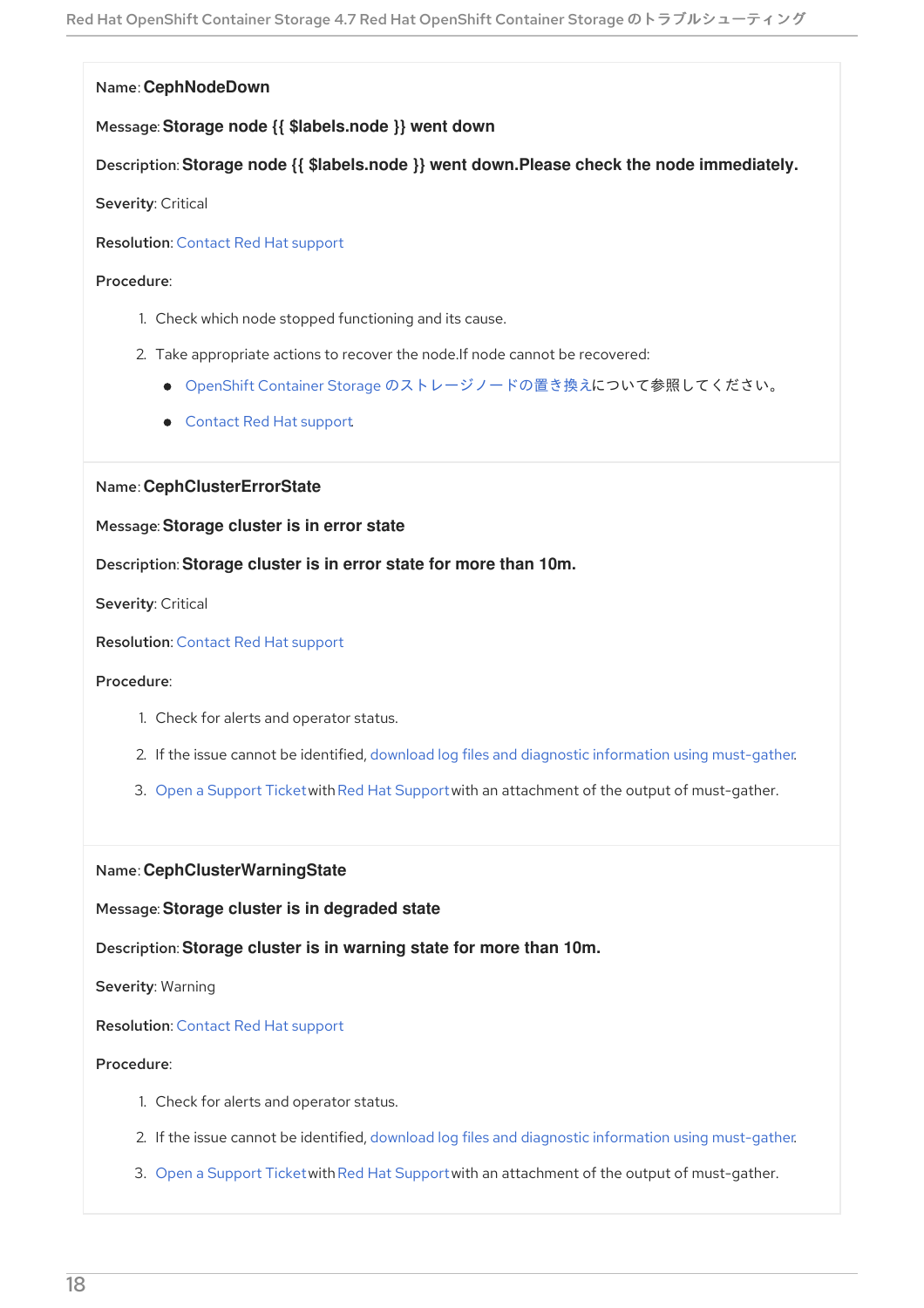#### Name: **CephDataRecoveryTakingTooLong**

Message: **Data recovery is slow**

Description: **Data recovery has been active for too long.**

Severity: Warning

Resolution: [Contact](https://access.redhat.com/support) Red Hat support

Name: **CephOSDDiskNotResponding**

Message: **Disk not responding**

Description: **Disk device {{ \$labels.device }} not responding, on host {{ \$labels.host }}.**

Severity: Critical

Resolution: [Contact](https://access.redhat.com/support) Red Hat support

Name: **CephOSDDiskUnavailable**

Message: **Disk not accessible**

Description: **Disk device {{ \$labels.device }} not accessible on host {{ \$labels.host }}.**

Severity: Critical

Resolution: [Contact](https://access.redhat.com/support) Red Hat support

Name: **CephPGRepairTakingTooLong**

Message:**Self heal problems detected**

Description:**Self heal operations taking too long.**

Severity: Warning

Resolution: [Contact](https://access.redhat.com/support) Red Hat support

#### Name: **CephMonHighNumberOfLeaderChanges**

Message:**Storage Cluster has seen many leader changes recently.**

Description: **'Ceph Monitor "{{ \$labels.job }}": instance {{ \$labels.instance }} has seen {{ \$value printf "%.2f" }} leader changes per minute recently.'**

Severity: Warning

Resolution: [Contact](https://access.redhat.com/support) Red Hat support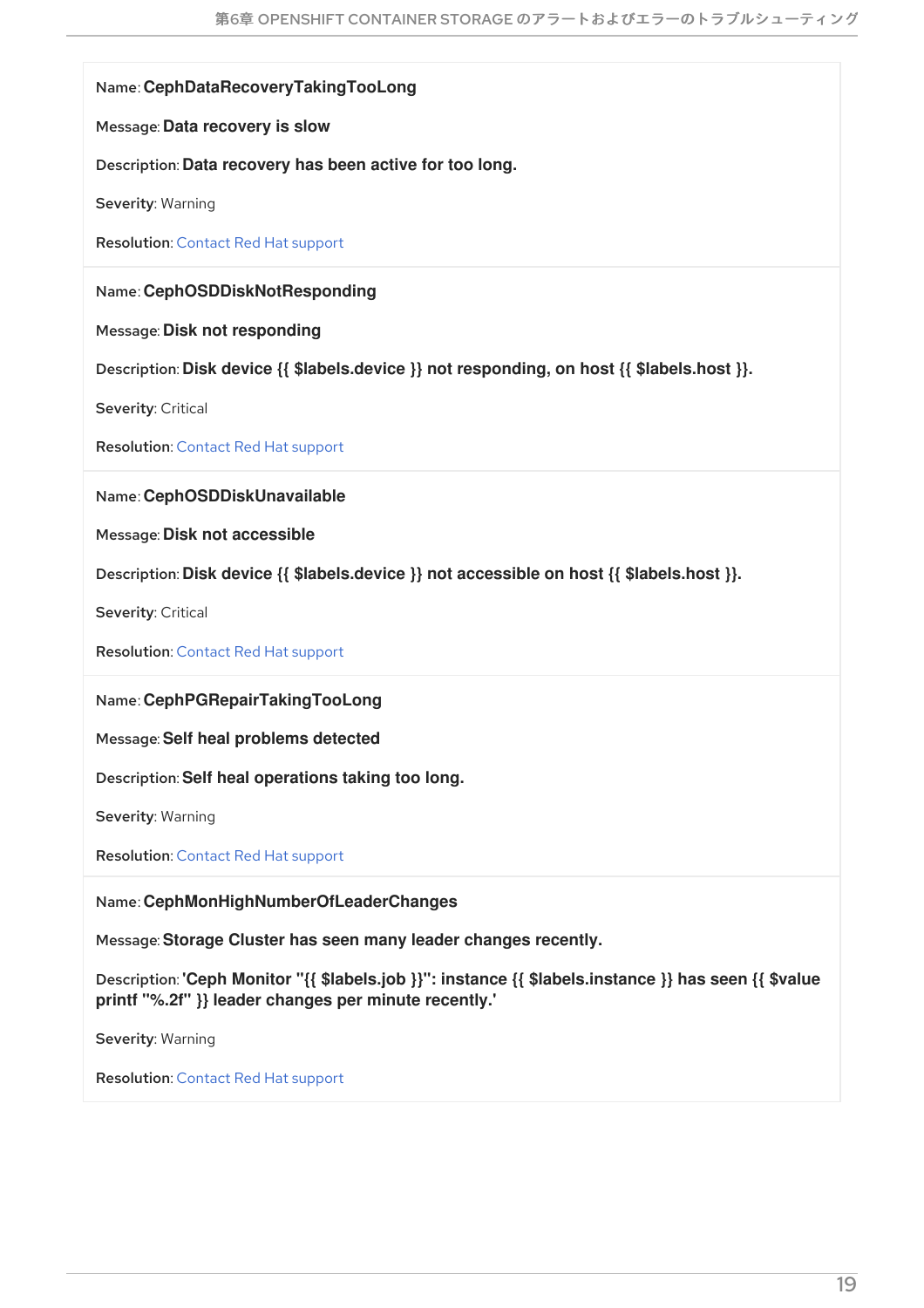Name: **CephMonQuorumAtRisk**

Message:**Storage quorum at risk**

Description:**Storage cluster quorum is low.**

Severity: Critical

Resolution: [Contact](https://access.redhat.com/support) Red Hat support

Name: **ClusterObjectStoreState**

Message: **Cluster Object Store is in unhealthy state.Please check Ceph cluster health**.

Description: **Cluster Object Store is in unhealthy state for more than 15s.Please check Ceph cluster health**.

Severity: Critical

Resolution: [Contact](https://access.redhat.com/support) Red Hat support

Procedure:

- **CephObjectStore** CR インスタンスを確認します。
- [Contact](https://access.redhat.com/support) Red Hat support.

Name: **CephOSDFlapping**

Message:**Storage daemon osd.x has restarted 5 times in the last 5 minutes.Please check the pod events or Ceph status to find out the cause**.

Description:**Storage OSD restarts more than 5 times in 5 minutes**.

Severity: Critical

Resolution: [Contact](https://access.redhat.com/support) Red Hat support

### <span id="page-23-0"></span>6.2. NOOBAA BUCKET エラー状態の解決

#### 手順

- 1. OpenShift Web コンソールにログインし、Object Serviceをクリックします。
- 2. Details カードの System Name フィールドにあるリンクをクリックします。
- 3. 左側のペインで、Buckets オプションをクリックし、エラー状態のバケットを検索します。エ ラー状態のバケットが namespace バケットである場合は、必ず Namespace Buckets ペインを クリックします。
- 4. その Bucket Name をクリックします。バケットで発生しているエラーが表示されます。
- 5. バケットの特定のエラーに応じて、以下のいずれかまたは両方を実行します。

a. 領域に関連するエラーの場合: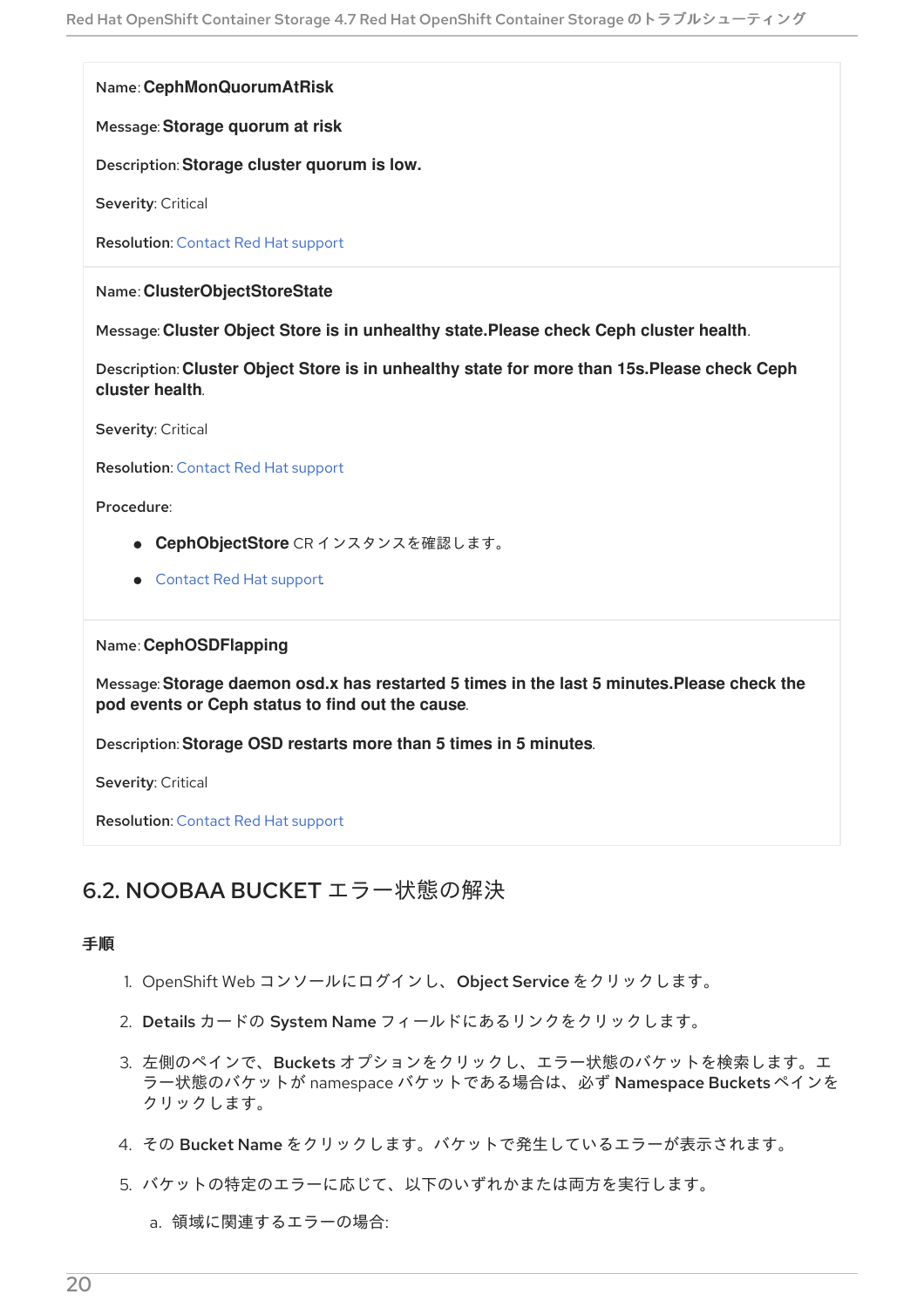- i. 左側のペインで Resources オプションをクリックします。
- ii. エラー状態のリソースをクリックします。
- iii. エージェントを追加してリソースをスケーリングします。
- b. リソースの正常性エラーの場合:
	- i. 左側のペインで Resources オプションをクリックします。
	- ii. エラー状態のリソースをクリックします。
	- iii. 接続エラーは、バッキングサービスが利用できないため、復元する必要があることを示 します。
	- iv. アクセス/パーミッションのエラーについては、接続の Access Key および Secret Key を更新します。

#### <span id="page-24-0"></span>6.3. クォータを超過した状態の NOOBAA BUCKET の解決

A NooBaa Bucket Is In Exceeding Quota Stateエラーを解決するには、以下のいずれかを実行しま す。

- バケットの一部のデータをクリーンアップします。
- 以下の手順に従って、バケットクォータを増やします。
	- 1. OpenShift Web コンソールにログインし、Object Serviceをクリックします。
	- 2. Details カードの System Name フィールドにあるリンクをクリックします。
	- 3. 左側のペインで、Buckets オプションをクリックし、エラー状態のバケットを検索しま す。
	- 4. その Bucket Name をクリックします。バケットで発生しているエラーが表示されます。
	- 5. Bucket Policies → Edit Quotaをクリックし、クォータを増やします。

#### <span id="page-24-1"></span>6.4. NOOBAA バケット容量またはクォータの状態の解決

#### 手順

- 1. OpenShift Web コンソールにログインし、Object Serviceをクリックします。
- 2. Details カードの System Name フィールドにあるリンクをクリックします。
- 3. 左側のペインで Resources オプションをクリックし、PV プールリソースを検索します。
- 4. 容量が低いステータスの PV プールリソースについては、そのResource Nameをクリックしま す。
- 5. プール設定を編集し、エージェントの数を増やします。

<span id="page-24-2"></span>6.5. POD のリカバリー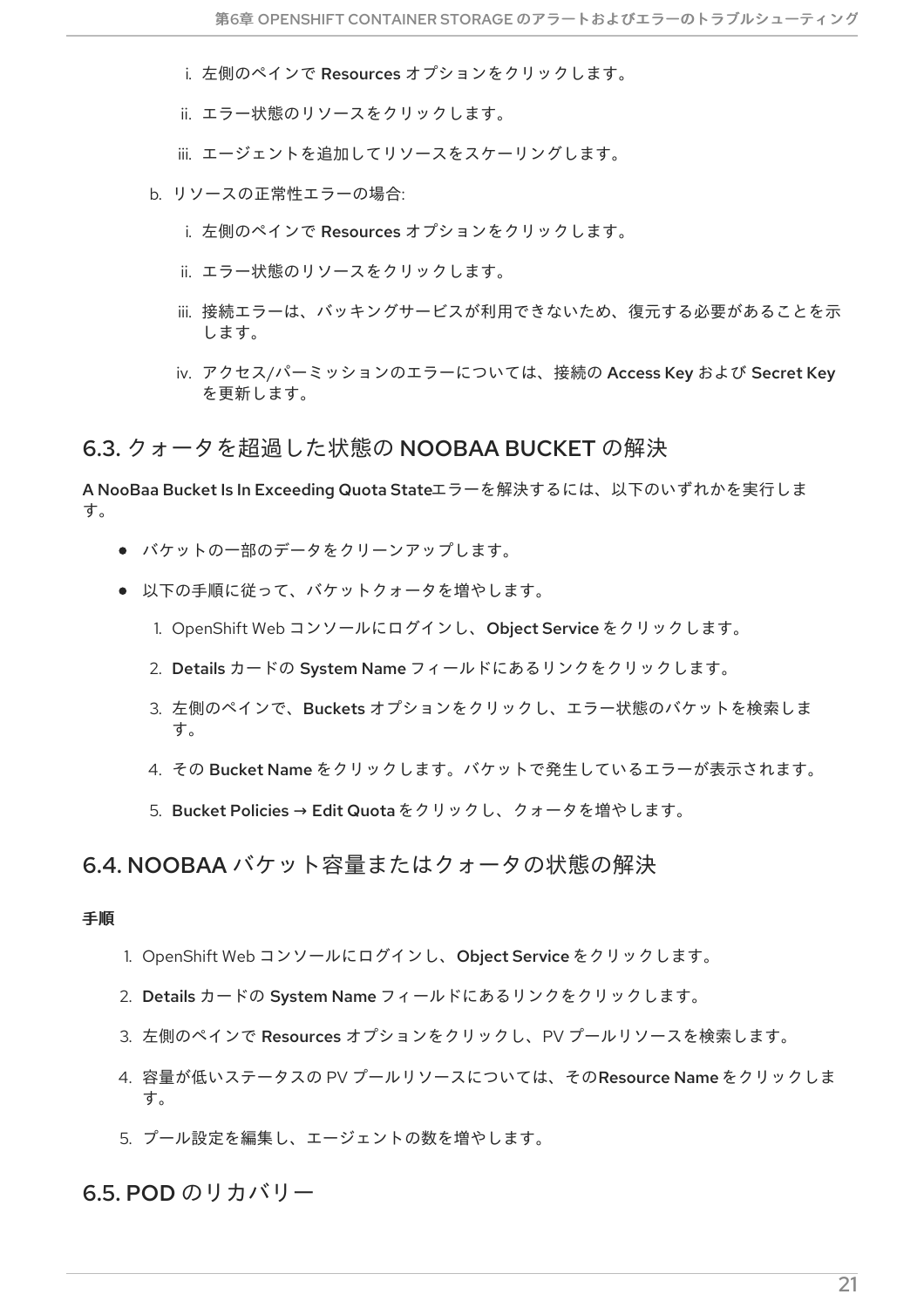一部の問題により最初のノード(例: **NODE1**)が NotReady 状態になると、ReadWriteOnce (RWO) ア クセスモードで PVC を使用するホストされた Pod は、2 つ目のノード(例: **NODE2**) に移行しようとし ますが、multi-attach エラーにより停止します。このような場合には、以下の手順に従って MON、 OSD、およびアプリケーション Pod を回復できます。

#### 手順

- 1. (AWS または vSphere 側から) **NODE1** の電源をオフにし、**NODE1** が完全に停止しているこ とを確認します。
- 2. 以下のコマンドを使用して **NODE1** で Pod を強制的に削除します。



\$ oc delete pod <pod-name> --grace-period=0 --force

### <span id="page-25-0"></span>6.6. EBS ボリュームの割り当て解除からのリカバリー

OSD ディスクがある OSD または MON Elastic Block Storage (EBS) ボリュームがワーカー Amazon EC2 インスタンスからアタッチ解除すると、ボリュームは1分または2分以内に自動的に再度アタッチ されます。ただし、OSD Pod は **CrashLoopBackOff** 状態になります。Pod を回復して **Running** 状態 に戻すには、EC2 インスタンスを再起動する必要があります。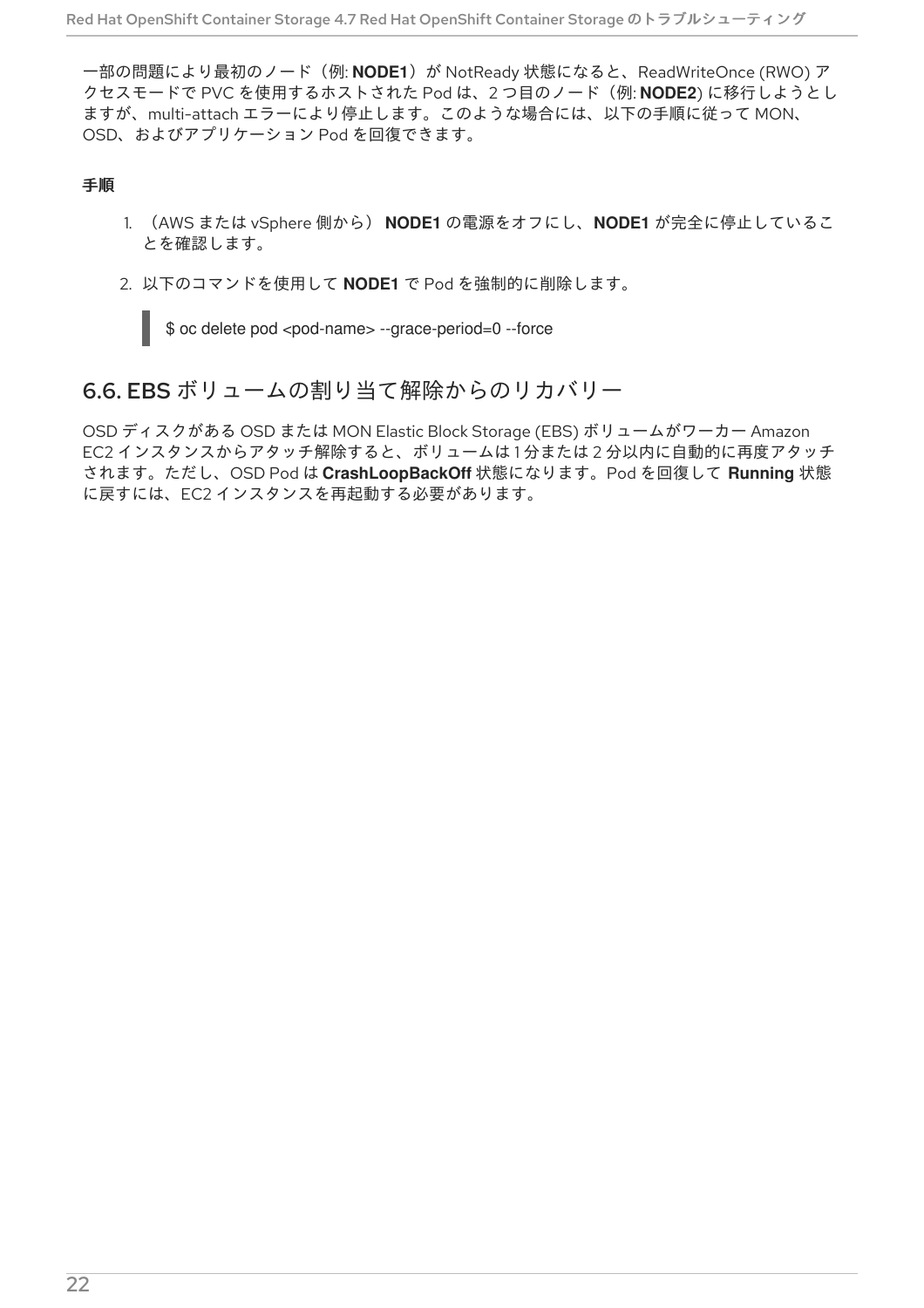## <span id="page-26-0"></span>第7章 ローカルストレージ OPERATOR デプロイメントの確認

ローカルストレージ Operator を使用する OpenShift Container Storage クラスターはローカルストレー ジデバイスを使用してデプロイされます。ローカルストレージデバイスを使用して既存のクラスターが OpenShift Container Storage と共にデプロイされているかどうかを確認するには、以下の手順に従い ます。

#### 前提条件

● OpenShift Container Storage が openshift-storage namespace にインストールされ、実行さ れている。

#### 手順

OpenShift Container Storage クラスターの Persistent Volume Claim (永続ボリューム要求、PVC)に 関連付けられたストレージクラスをチェックすることにより、ローカルストレージデバイスを使用して クラスターがデプロイされているかどうかを確認できます。

1. 以下のコマンドを使用して、OpenShift Container Storage クラスターの PVC に関連付けられ たストレージクラスを確認します。

\$ oc get pvc -n openshift-storage

2. 出力を確認します。ローカルストレージ Operator を含むクラスターの場合、**ocs-deviceset** に 関連付けられた PVC はストレージクラス **localblock** を使用します。出力は以下の例のように なります。

| <b>NAME</b><br>STATUS VOLUME                    | CAPACITY ACCESS                                     |
|-------------------------------------------------|-----------------------------------------------------|
| MODES STORAGECLASS<br>AGE                       |                                                     |
| db-noobaa-db-0                                  | Bound pvc-d96c747b-2ab5-47e2-b07e-1079623748d8 50Gi |
| ocs-storagecluster-ceph-rbd 114s<br>RWO         |                                                     |
| ocs-deviceset-0-0-lzfrd Bound local-pv-7e70c77c | 1769Gi<br><b>RWO</b>                                |
| localblock<br>2m10s                             |                                                     |
| ocs-deviceset-1-0-7rggl Bound local-pv-b19b3d48 | <b>RWO</b><br>1769Gi                                |
| <b>localblock</b><br>2m10s                      |                                                     |
| ocs-deviceset-2-0-znhk8 Bound local-pv-e9f22cdc | <b>RWO</b><br>1769Gi                                |
| <b>localblock</b><br>2m10s                      |                                                     |

#### 関連情報

- [ローカルストレージデバイスを使用した](https://access.redhat.com/documentation/en-us/red_hat_openshift_container_storage/4.7/html-single/deploying_openshift_container_storage_using_amazon_web_services/index#deploy-using-local-storage-devices-aws) OpenShift Container Storage の AWS へのデプロイ
- [ローカルストレージデバイスを使用した](https://access.redhat.com/documentation/en-us/red_hat_openshift_container_storage/4.7/html-single/deploying_openshift_container_storage_on_vmware_vsphere/index#deploy-using-local-storage-devices-vmware) OpenShift Container Storage の VMWare へのデプロ  $\bullet$ イ
- [ローカルストレージデバイスを使用した](https://access.redhat.com/documentation/en-us/red_hat_openshift_container_storage/4.7/html-single/deploying_openshift_container_storage_using_red_hat_virtualization_platform/index#deploy-using-local-storage-devices-rhv) OpenShift Container Storage の Red Hat Virtualization へのデプロイ
- [ローカルストレージデバイスを使用した](https://access.redhat.com/documentation/en-us/red_hat_openshift_container_storage/4.7/html-single/deploying_openshift_container_storage_using_bare_metal_infrastructure/index#deploy-using-local-storage-devices-bmrhv) OpenShift Container Storage のベアメタルへのデプロ イ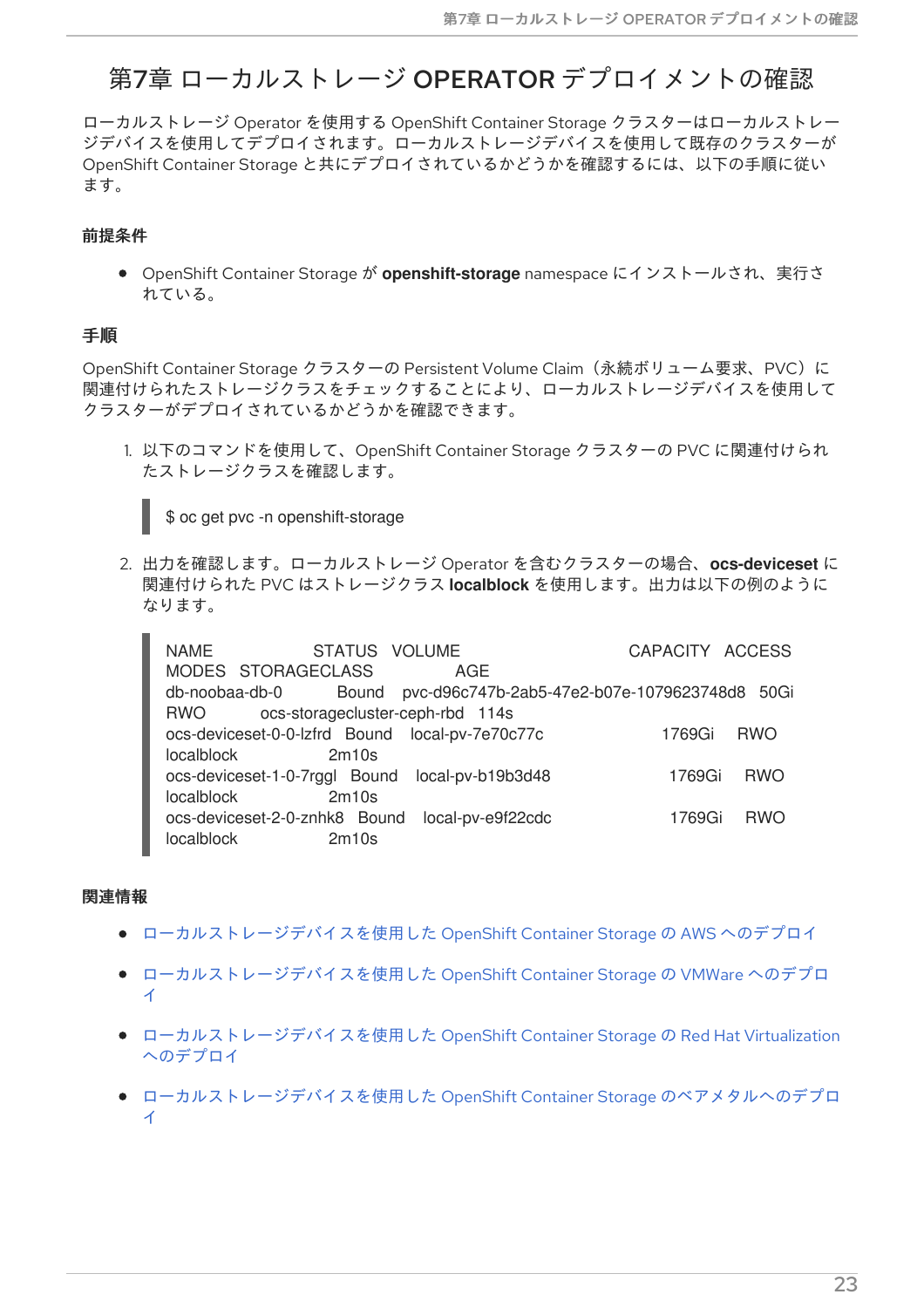## <span id="page-27-0"></span>第8章 トラブルシューティングおよびアンインストール時の残りの リソースの削除

Operator によって管理されるカスタムリソースの一部は、必要なすべてのクリーンアップタスクを実 行しても、ファイナライザーで「Terminating」ステータスのままになり、完了まで待機する必要があ る場合があります。このような場合には、このようなリソースを強制的に削除する必要があります。こ れを実行しないと、すべてのアンインストール手順を実行しても、リソースは「Terminating」状態の ままになります。

1. openshift-storage namespace が削除時に「Terminating」状態のままであるかどうかを確認し ます。

\$ oc get project -n <namespace>

出力:

NAME DISPLAY NAME STATUS openshift-storage Terminating

2. コマンド出力の **STATUS** セクションで **NamespaceFinalizersRemaining** および **NamespaceContentRemaining** メッセージの有無を確認し、一覧表示される各リソースにつ いて以下の手順を実行します。

\$ oc get project openshift-storage -o yaml

出力例:

| status:<br>conditions:<br>- lastTransitionTime: "2020-07-26T12:32:56Z"<br>message: All resources successfully discovered<br>reason: ResourcesDiscovered<br>status: "False"<br>type: NamespaceDeletionDiscoveryFailure<br>- lastTransitionTime: "2020-07-26T12:32:56Z"<br>message: All legacy kube types successfully parsed<br>reason: ParsedGroupVersions<br>status: "False"<br>type: NamespaceDeletionGroupVersionParsingFailure<br>- lastTransitionTime: "2020-07-26T12:32:56Z"<br>message: All content successfully deleted, may be waiting on finalization<br>reason: ContentDeleted<br>status: "False"<br>type: NamespaceDeletionContentFailure<br>- lastTransitionTime: "2020-07-26T12:32:56Z"<br>message: 'Some resources are remaining: cephobjectstoreusers.ceph.rook.io has<br>1 resource instances'<br>reason: SomeResourcesRemain<br>status: "True"<br>type: NamespaceContentRemaining<br>- lastTransitionTime: "2020-07-26T12:32:56Z" |  |
|-----------------------------------------------------------------------------------------------------------------------------------------------------------------------------------------------------------------------------------------------------------------------------------------------------------------------------------------------------------------------------------------------------------------------------------------------------------------------------------------------------------------------------------------------------------------------------------------------------------------------------------------------------------------------------------------------------------------------------------------------------------------------------------------------------------------------------------------------------------------------------------------------------------------------------------------------------|--|
| message: 'Some content in the namespace has finalizers remaining:<br>cephobjectstoreuser.ceph.rook.io                                                                                                                                                                                                                                                                                                                                                                                                                                                                                                                                                                                                                                                                                                                                                                                                                                               |  |
| in 1 resource instances'                                                                                                                                                                                                                                                                                                                                                                                                                                                                                                                                                                                                                                                                                                                                                                                                                                                                                                                            |  |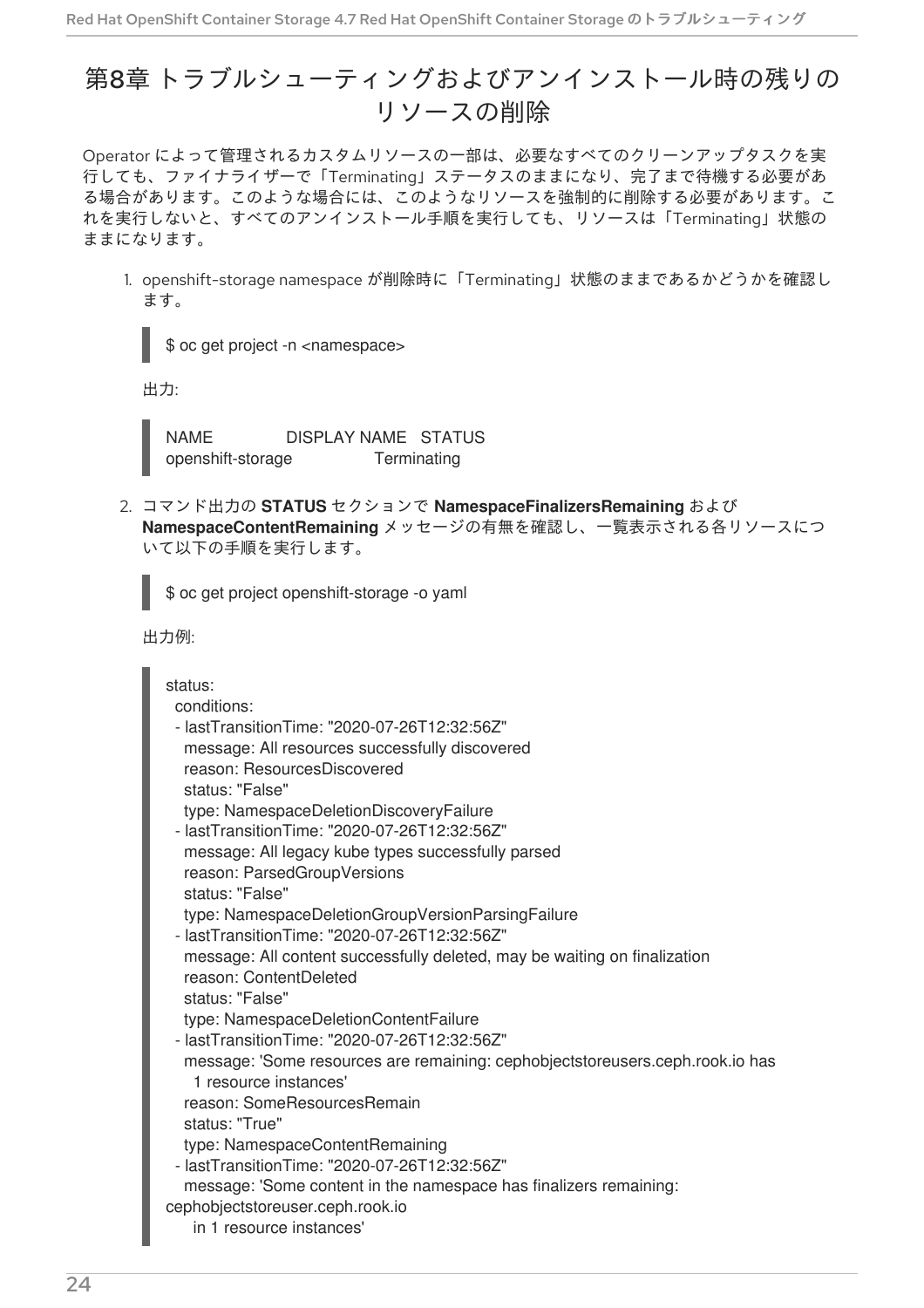reason: SomeFinalizersRemain status: "True" type: NamespaceFinalizersRemaining

- 3. 先の手順に記載されている残りのすべてのリソースを削除します。 削除する各リソースについて、以下を実行します。
	- a. 削除する必要のあるリソースの種類を取得します。上記の出力のメッセージを確認しま す。 例:

**message: Some content in the namespace has finalizers remaining: cephobjectstoreuser.ceph.rook.io**

ここで、cephobjectstoreuser.ceph.rook.io はオブジェクトの種類です。

b. オブジェクトの種類に対応するオブジェクト名を取得します。

\$ oc get <Object-kind> -n <project-name>

例:

\$ oc get cephobjectstoreusers.ceph.rook.io -n openshift-storage

出力例:

NAME AGE noobaa-ceph-objectstore-user 26h

c. リソースにパッチを適用します。

\$ oc patch -n <project-name> <object-kind>/<object-name> --type=merge -p '{"metadata": {"finalizers":null}}'

例:

\$ oc patch -n openshift-storage cephobjectstoreusers.ceph.rook.io/noobaa-cephobjectstore-user \ --type=merge -p '{"metadata": {"finalizers":null}}'

出力:

cephobjectstoreuser.ceph.rook.io/noobaa-ceph-objectstore-user patched

4. openshift-storage プロジェクトが削除されていることを確認します。

\$ oc get project openshift-storage

出力:

Error from server (NotFound): namespaces "openshift-storage" not found

問題が解決しない場合は、Red Hat [サポートに](https://access.redhat.com/support)ご連絡ください。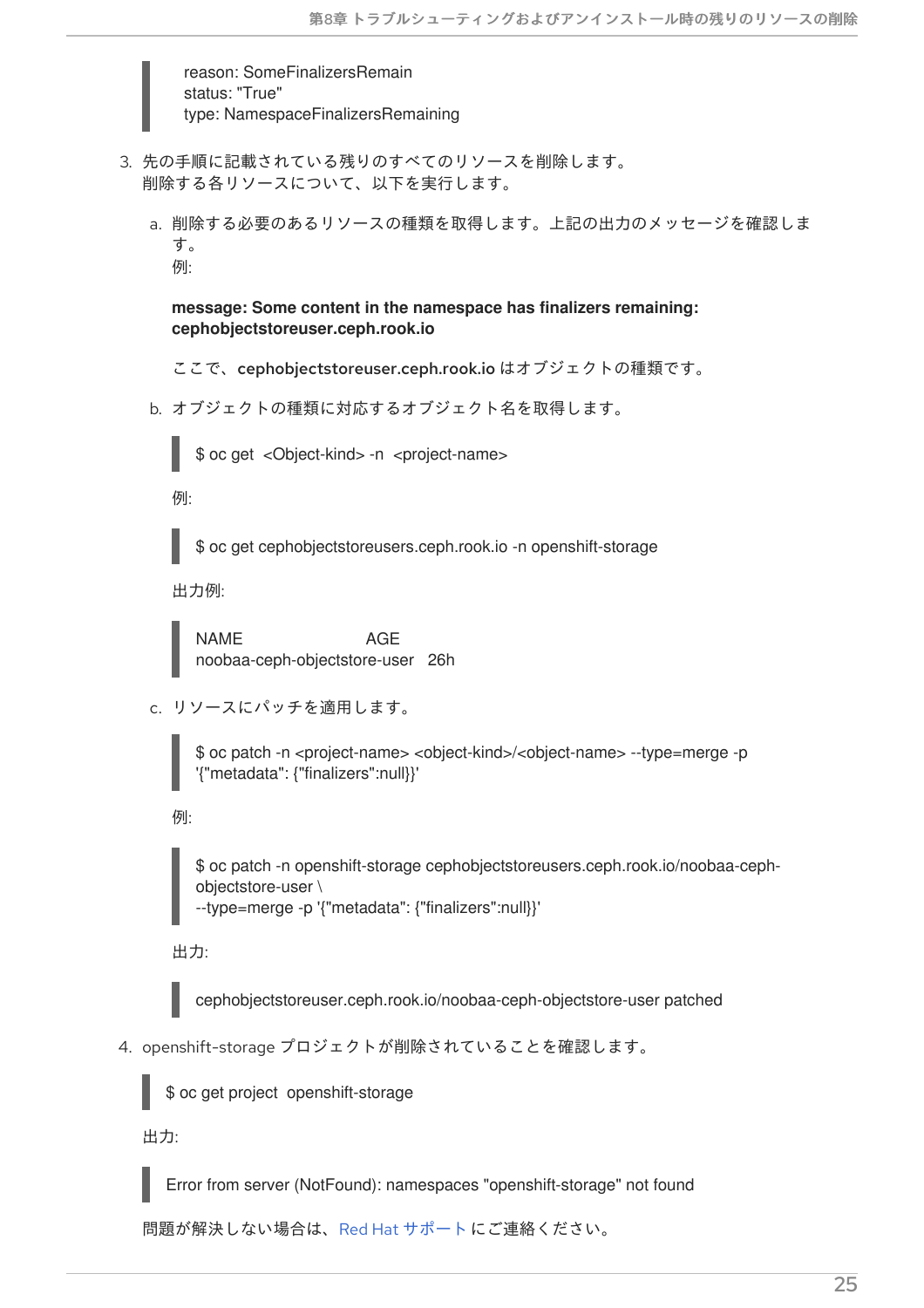## <span id="page-29-0"></span>第9章 外部モードでの CEPHFS PVC 作成のトラブルシューティン グ

Red Hat Ceph Storage クラスターを 4.1.1 以前のバージョンから最新リリースに更新し、これが新規に デプロイされたクラスターではない場合は、Red Hat Ceph Storage クラスターで CephFS プールのア プリケーションタイプを手動で設定し、外部モードで CephFS PVC の作成を有効にする必要がありま す。

1. CephFS pvc が **Pending** ステータスで停止しているかどうかを確認します。



# oc get pvc -n <namespace>

出力例:

NAME STATUS VOLUME CAPACITY ACCESS MODES STORAGECLASS AGE ngx-fs-pxknkcix20-pod Pending ocs-external-storagecluster-cephfs 28h [...]

2. **describe** 出力を確認し、それぞれの pvc のイベントを表示します。 予想されるエラーメッセージは**cephfs\_metadata/csi.volumes.default/csi.volume.pvcxxxxxxxx-xxxx-xxxx-xxxx-xxxxxxxxxxxx: (1) Operation not permitted)** です。

# oc describe pvc ngx-fs-pxknkcix20-pod -n nginx-file

出力例:

| Name: ngx-fs-pxknkcix20-pod                                                                 |
|---------------------------------------------------------------------------------------------|
| Namespace: nginx-file                                                                       |
| StorageClass: ocs-external-storagecluster-cephfs                                            |
| Status:<br>Pending                                                                          |
| Volume:                                                                                     |
| Labels:<br>$<$ none $>$                                                                     |
| Annotations: volume.beta.kubernetes.io/storage-provisioner: openshift-                      |
| storage.cephfs.csi.ceph.com                                                                 |
| Finalizers: [kubernetes.io/pvc-protection]                                                  |
| Capacity:                                                                                   |
| Access Modes:                                                                               |
| VolumeMode: Filesystem                                                                      |
| Mounted By: ngx-fs-oyoe047v2bn2ka42jfgg-pod-hqhzf                                           |
| Events:                                                                                     |
| From<br>Type<br>Age<br>Reason                                                               |
| Message                                                                                     |
|                                                                                             |
|                                                                                             |
| Warning ProvisioningFailed 107m (x245 over 22h) openshift-                                  |
| storage.cephfs.csi.ceph.com_csi-cephfsplugin-provisioner-5f8b66cc96-hvcqp_6b7044af-         |
| c904-4795-9ce5-bf0cf63cc4a4                                                                 |
| (combined from similar events): failed to provision volume with StorageClass "ocs-external- |
| storagecluster-cephfs": rpc error: code = Internal desc = error (an error (exit status 1)   |
| occurred while                                                                              |
| running rados args: [-m 192.168.13.212:6789,192.168.13.211:6789,192.168.13.213:6789 --      |
| id csi-cephfs-provisioner --keyfile=stripped -c /etc/ceph/ceph.conf -p cephfs_metadata      |
|                                                                                             |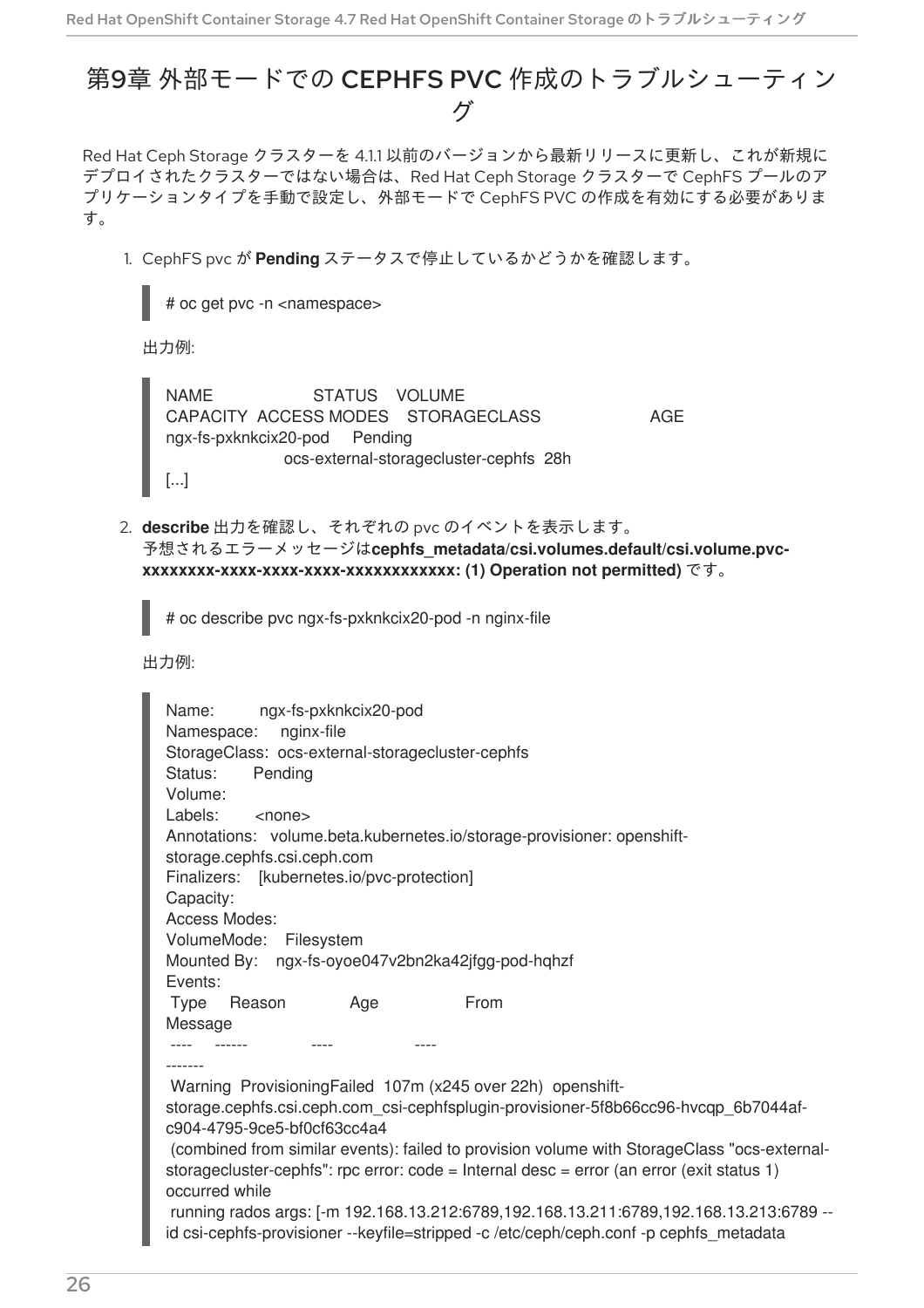getomapval

}

csi.volumes.default csi.volume.pvc-1ac0c6e6-9428-445d-bbd6-1284d54ddb47 /tmp/omapget-186436239 --namespace=csi]) occurred, command output streams is ( error getting omap value

cephfs\_metadata/csi.volumes.default/csi.volume.pvc-1ac0c6e6-9428-445d-bbd6- 1284d54ddb47: (1) Operation not permitted)

3. **<cephfs metadata pool name>** (ここでは **cephfs\_metadata** ) および **<cephfs data pool name>** (ここでは **cephfs\_data**) の設定を確認します。コマンドを実行するには、**jq** を Red Hat Ceph Storage クライアントノードに事前にインストールする必要があります。

```
# ceph osd pool ls detail --format=json | jq '.[] | select(.pool_name| startswith("cephfs")) |
.pool_name, .application_metadata' "cephfs_data"
{
 "cephfs": {}
}
"cephfs_metadata"
{
  "cephfs": {}
```
- 4. CephFS プールのアプリケーションタイプを設定します。
	- Red Hat Ceph Storage クライアントノードで以下のコマンドを実行します。

# ceph osd pool application set <cephfs metadata pool name> cephfs metadata cephfs

# ceph osd pool application set <cephfs data pool name> cephfs data cephfs

5. 設定が適用されているかどうかを確認します。

```
# ceph osd pool ls detail --format=json | jq '.[] | select(.pool_name| startswith("cephfs")) |
.pool_name, .application_metadata' "cephfs_data"
 {
  "cephfs": {
   "data": "cephfs"
  }
 }
 "cephfs_metadata"
 {
  "cephfs": {
   "metadata": "cephfs"
  }
}
```
6. CephFS PVC のステータスを再度確認します。PVC が **Bound** 状態になるはずです。

# oc get pvc -n <namespace>

出力例:

NAME STATUS VOLUME CAPACITY ACCESS MODES STORAGECLASS AGE ngx-fs-pxknkcix20-pod Bound pvc-1ac0c6e6-9428-445d-bbd6-1284d54ddb47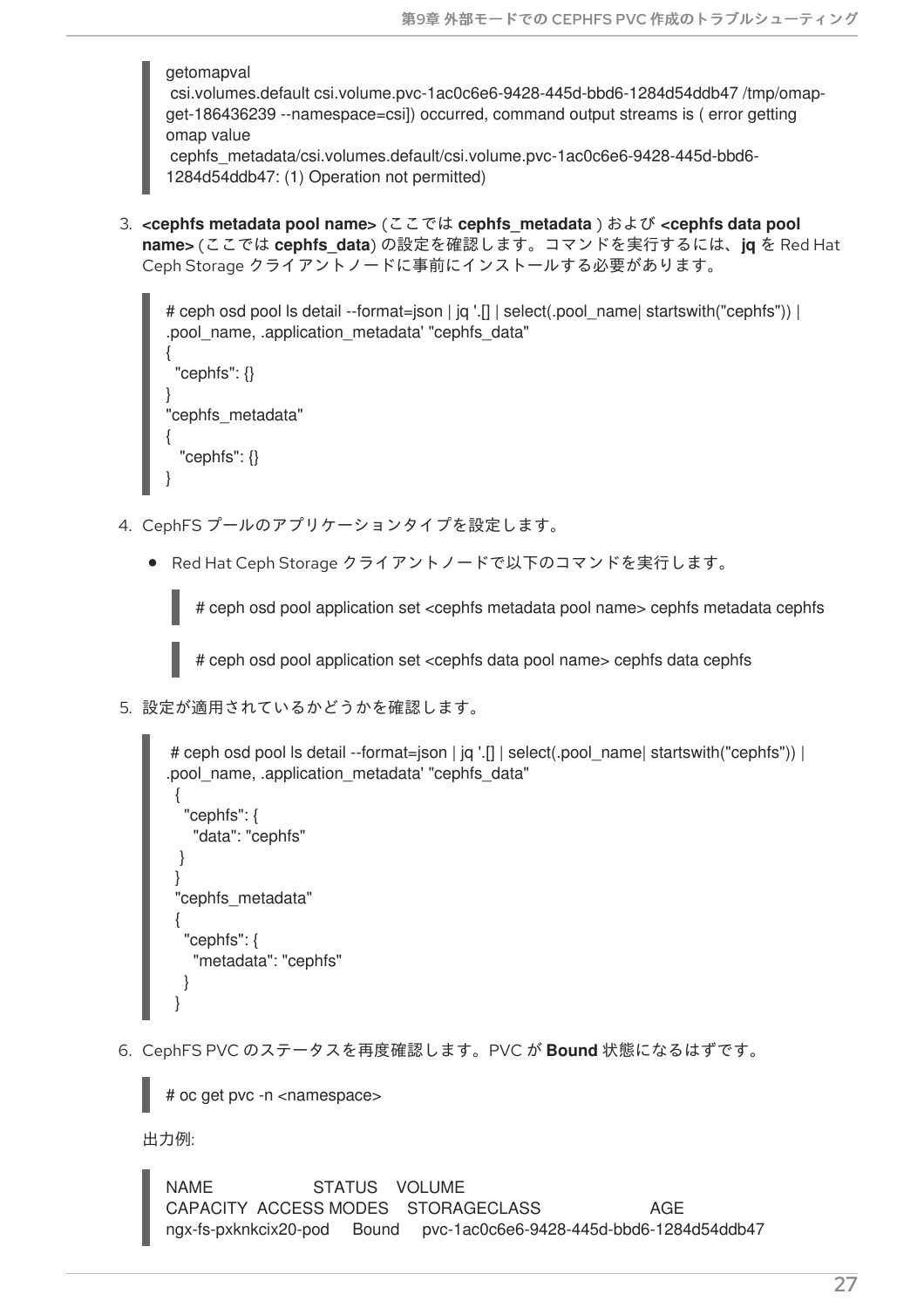[...]

1Mi RWO ocs-external-storagecluster-cephfs 29h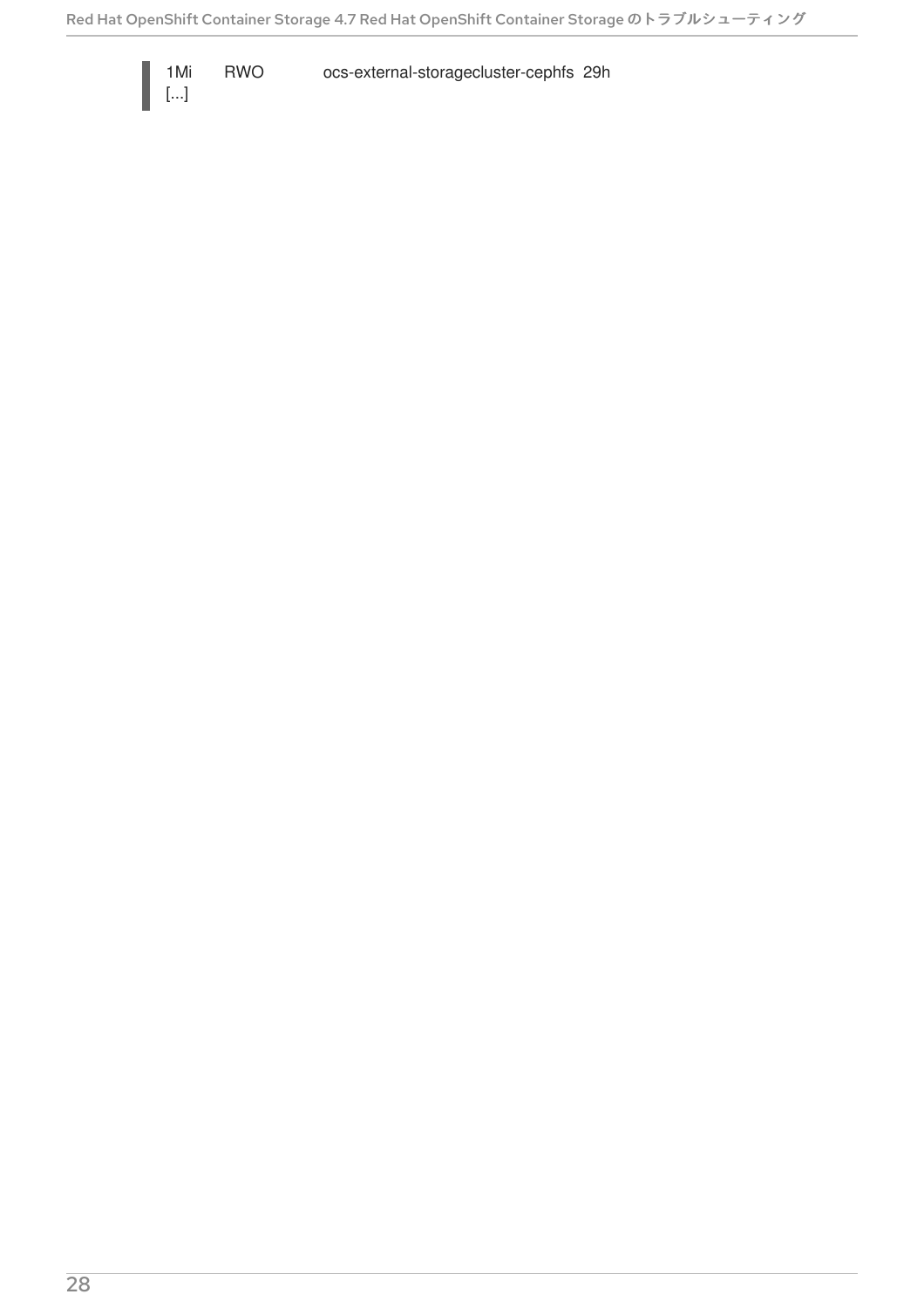## <span id="page-32-0"></span>第10章 OPENSHIFT CONTAINER STORAGE でのモニター POD の復元

3 つすべてが停止している場合はモニター Pod を復元し、OpenShift Container Storage がモニター Pod を自動的に復元できない場合は、モニター Pod を復元します。

#### 手順

1. **rook-ceph-operator** および **ocs Operator** デプロイメントをスケールダウンします。

# oc scale deployment rook-ceph-operator --replicas=0 -n openshift-storage

# oc scale deployment ocs-operator --replicas=0 -n openshift-storage

2. **openshift-storage** namespace ですべてのデプロイメントのバックアップを作成します。

# mkdir backup

# cd backup

# oc project openshift-storage

# for d in \$(oc get deployment|awk -F' ' '{print \$1}'|grep -v NAME); do echo \$d;oc get deployment \$d -o yaml > oc\_get\_deployment.\${d}.yaml; done

3. **livenessProbe** パラメーターを削除するように OSD デプロイメントにパッチを適用し、コマ ンドパラメーター **sleep** を指定して実行します。

# for i in \$(oc get deployment -l app=rook-ceph-osd -oname);do oc patch \${i} -n openshiftstorage --type='json' -p '[{"op":"remove", "path":"/spec/template/spec/containers/0/livenessProbe"}]' ; oc patch \${i} -n openshift-storage -p '{"spec": {"template": {"spec": {"containers": [{"name": "osd", "command": ["sleep", "infinity"], "args": []}]}}}}' ; done

4. すべての OSD から **monstore** クラスターマップを取得します。

a. **recover mon.sh** スクリプトを作成します。

#!/bin/bash ms=/tmp/monstore

rm -rf \$ms mkdir \$ms

for osd pod in \$(oc get po -l app=rook-ceph-osd -oname -n openshift-storage); do

echo "Starting with pod: \$osd\_pod"

podname=\$(echo \$osd\_pod|sed 's/pod\///g') oc exec \$osd\_pod -- rm -rf \$ms oc cp \$ms \$podname:\$ms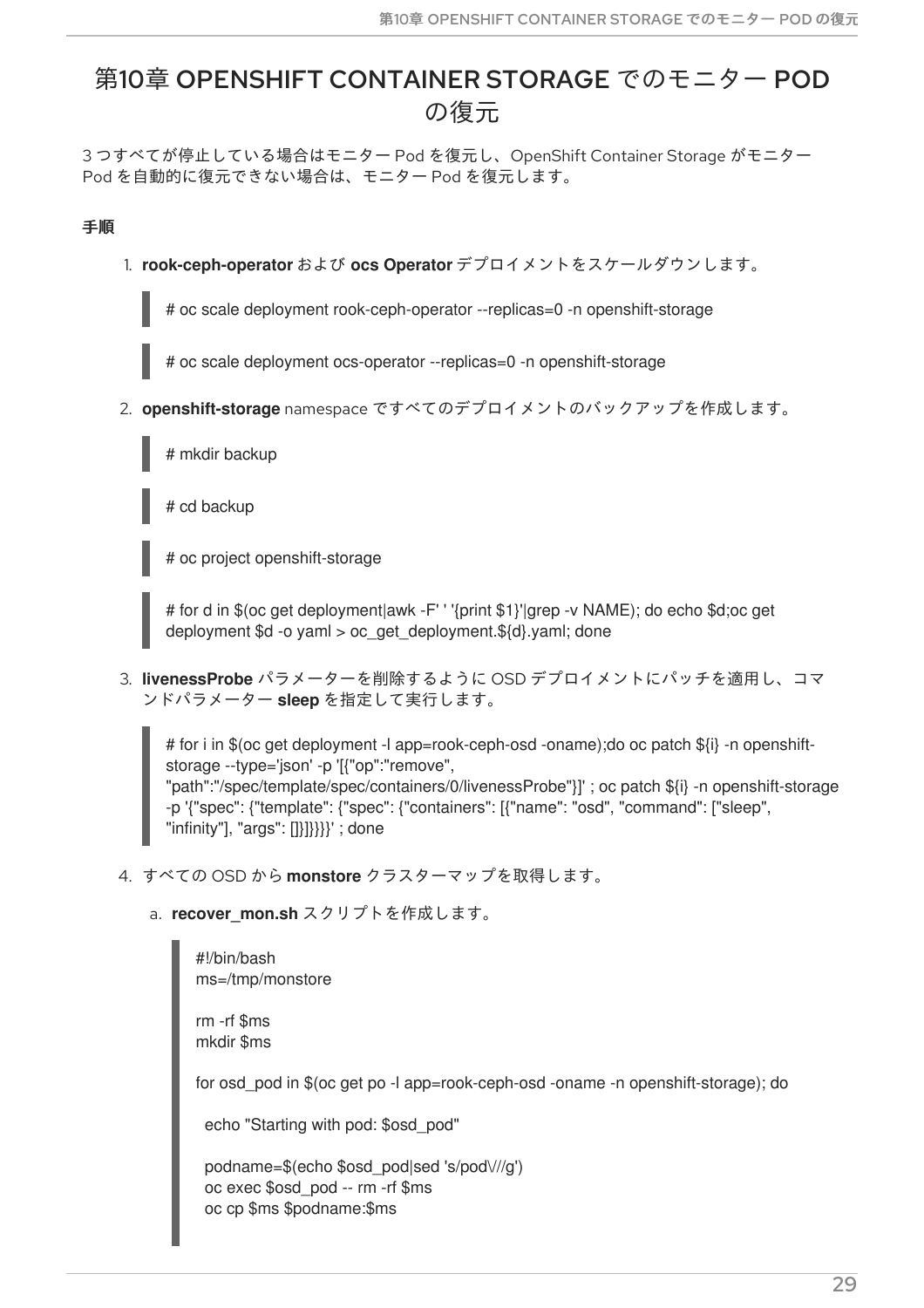rm -rf \$ms mkdir \$ms

echo "pod in loop: \$osd\_pod ; done deleting local dirs"

oc exec \$osd\_pod -- ceph-objectstore-tool --type bluestore --data-path /var/lib/ceph/osd/ceph-\$(oc get \$osd\_pod -ojsonpath='{ .metadata.labels.ceph\_daemon\_id }') --op update-mon-db --no-mon-config --mon-storepath \$ms

echo "Done with COT on pod: \$osd\_pod"

oc cp \$podname:\$ms \$ms

echo "Finished pulling COT data from pod: \$osd\_pod" done

b. **recover\_mon.sh** スクリプトを実行します。

# chmod +x recover\_mon.sh

- # ./recover\_mon.sh
- 5. MON デプロイメントにパッチを適用し、コマンドパラメーターを **sleep** として実行します。
	- a. MON デプロイメントを編集します。

# for i in \$(oc get deployment -l app=rook-ceph-mon -oname);do oc patch \${i} -n openshift-storage -p '{"spec": {"template": {"spec": {"containers": [{"name": "mon", "command": ["sleep", "infinity"], "args": []}]}}}}'; done

b. MON デプロイメントにパッチを適用して、**initialDelaySeconds** を増やします。

# oc get deployment rook-ceph-mon-a -o yaml | sed "s/initialDelaySeconds: 10/initialDelaySeconds: 2000/g" | oc replace -f -

# oc get deployment rook-ceph-mon-b -o yaml | sed "s/initialDelaySeconds: 10/initialDelaySeconds: 2000/g" | oc replace -f -

# oc get deployment rook-ceph-mon-c -o yaml | sed "s/initialDelaySeconds: 10/initialDelaySeconds: 2000/g" | oc replace -f -

6. 以前に取得した **monstore** を mon-a Pod にコピーします。

# oc cp /tmp/monstore/ \$(oc get po -l app=rook-ceph-mon,mon=a -oname |sed 's/pod\///g'):/tmp/

7. MON Pod に移動し、取得した **monstore** の所有権を変更します。

# oc rsh \$(oc get po -l app=rook-ceph-mon,mon=a -oname)

# chown -R ceph:ceph /tmp/monstore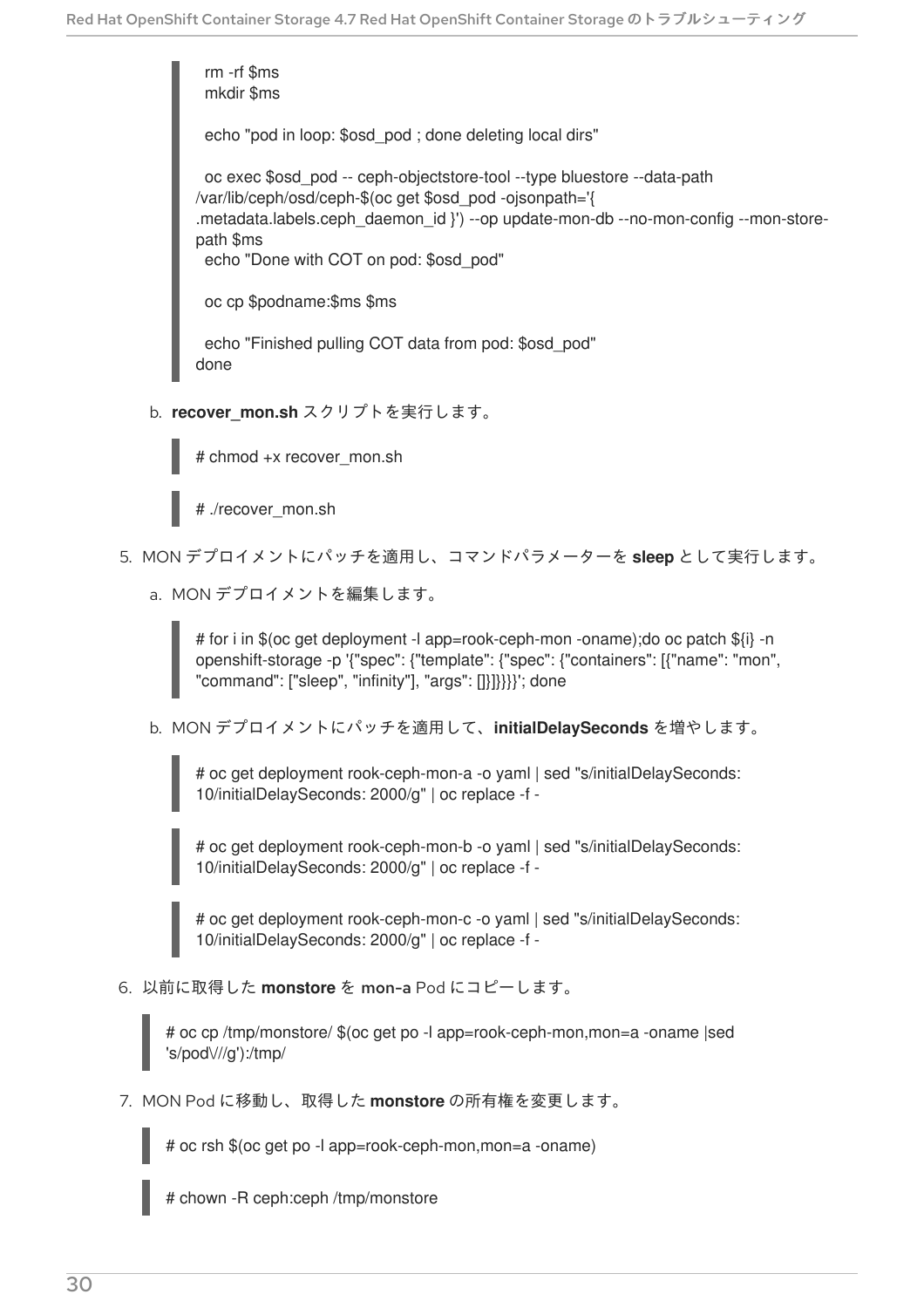8. MON DB を再構築する前に適切な機能を設定します。

# oc rsh \$(oc get po -l app=rook-ceph-mon,mon=a -oname)

# cp /etc/ceph/keyring-store/keyring /tmp/keyring

```
# cat /tmp/keyring
 [mon.]
  key = AQCleqldWqm5IhAAgZQbEzoShkZV42RiQVffnA==
  caps mon = "allow *"
 [client.admin]
  key = AQCmAKld8J05KxAArOWeRAw63gAwwZO5o75ZNQ==
  auid = 0caps mds = "allow *"
  caps mgr = "allow *"
  caps mon = "allow *"
  caps osd = "allow **
```
9. それぞれのシークレットから、他のすべての Ceph デーモン(MGR、MDS、RGW、Crash、 CSI、および CSI プロビジョナー)のキーリングを特定します。

# oc get secret rook-ceph-mds-ocs-storagecluster-cephfilesystem-a-keyring -ojson | jq .data.keyring | xargs echo | base64 -d

```
[mds.ocs-storagecluster-cephfilesystem-a]
key = AQB3r8VgAtr6OhAAVhhXpNKqRTuEVdRoxG4uRA==
caps mon = "allow profile mds"
caps osd = "allow **caps mds = "allow"
```

```
キーリングファイルのサンプル /etc/ceph/ceph.client.admin.keyring:
```

```
[mon.]
key = AQDxTF1hNgLTNxAAi51cCojs01b4I5E6v2H8Uw==
caps mon = "allow " [mds.ocs-storagecluster-cephfilesystem-a] key =
AQCKTV1horgjARAA8aF/BDh/4+eG4RCNBCl+aw== caps mds = "allow" caps mon = "allow
profile mds" caps osd = "allow *" [mds.ocs-storagecluster-cephfilesystem-b] key =
AQCKTV1hN4gKLBAA5emIVq3ncV7AMEM1c1RmGA== caps mds = "allow" caps mon =
"allow profile mds" caps osd = "allow *" [client.admin] key =
AQDxTF1hpzguOxAA0sS8nN4udoO35OEbt3bqMQ== caps mds = "allow *" caps mgr =
"allow *" caps mon = "allow *" caps osd = "allow *" [client.crash] key =
AQBOTV1htO1aGRAAe2MPYcGdiAT+Oo4CNPSF1g== caps mgr = "allow rw" caps mon =
"allow profile crash" [client.csi-cephfs-node] key =
AQBOTV1hiAtuBBAAaPPBVgh1AqZJlDeHWdoFLw== caps mds = "allow rw" caps mgr =
"allow rw" caps mon = "allow r" caps osd = "allow rw tag cephfs * = "[client.csi-cephfs-provisioner]
key = AQBNTV1hHu6wMBAAzNXZv36aZJuE1iz7S7GfeQ==
caps mgr = "allow rw"
caps mon = "allow r"
caps osd = "allow rw tag cephfs metadata=*"
[client.csi-rbd-node]
key = AQBNTV1h+LnkIRAAWnpIN9bUAmSHOvJ0EJXHRw==
caps mgr = "allow rw"
caps mon = "profile rbd"
```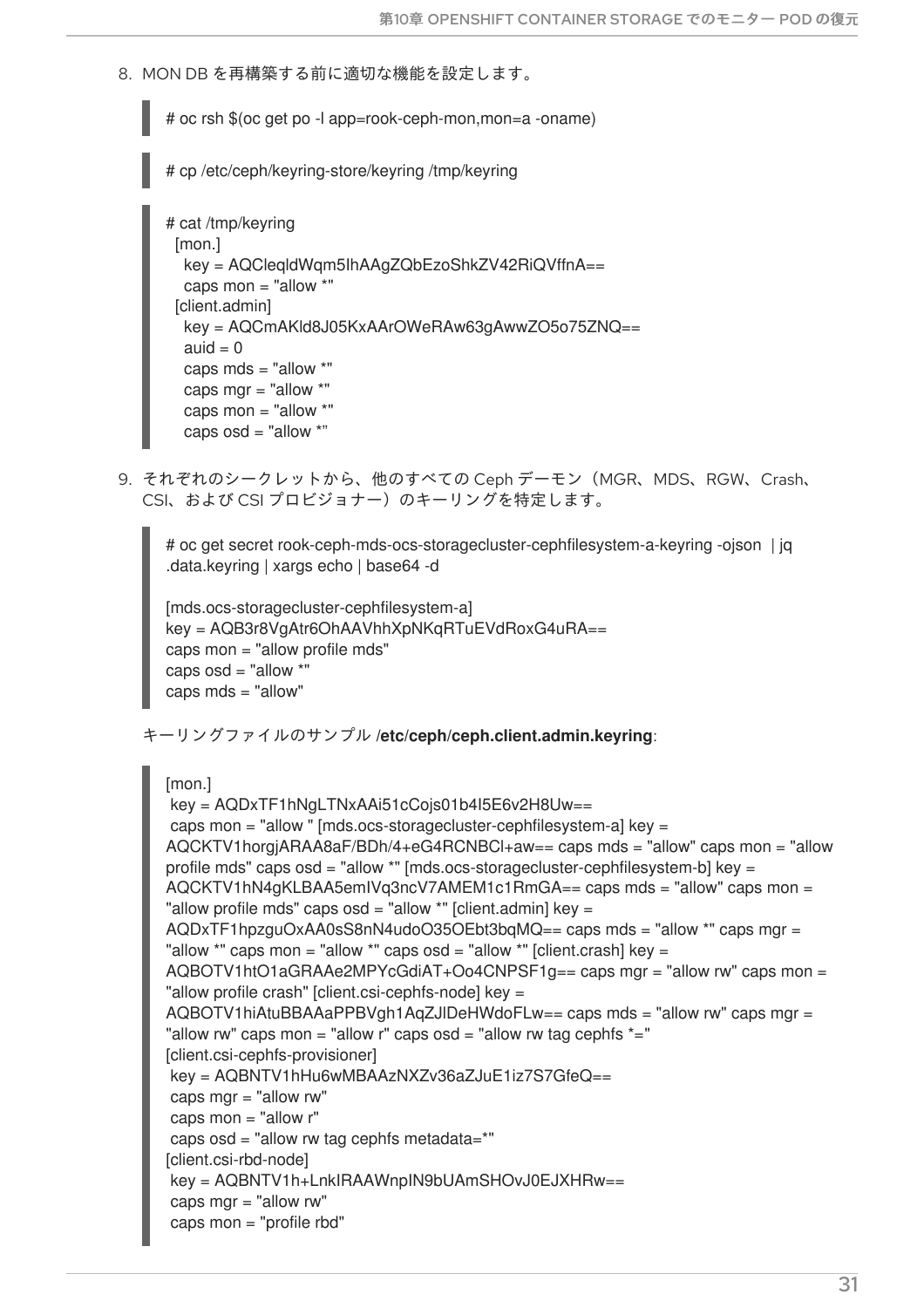caps osd = "profile rbd" [client.csi-rbd-provisioner] key = AQBNTV1hMNcsExAAvA3gHB2qaY33LOdWCvHG/A== caps mgr = "allow rw" caps mon = "profile rbd" caps osd = "profile rbd" [mgr.a] key = AQBOTV1hGYOEORAA87471+eIZLZtptfkcHvTRg== caps  $mds = "allow'$ caps mon = "allow profile mgr" caps  $osd = "allow'$ 



### 重要

- **client.csi** 関連のキーリングの場合は、それぞれの OpenShift Container Storage シークレットからキーの取得後に、デフォルトの **caps** を追加しま す。
- OSD キーリングは、復元後に自動的に追加されます。
- 10. mon-a Pod に移動します。 **monstore** に **monmap** があることを確認します。

# ceph-monstore-tool /tmp/monstore get monmap -- --out /tmp/monmap

# monmaptool /tmp/monmap --print

**monmap** がない場合は、新規の monmap を作成します。

# monmaptool --create --add **<mon-a-id> <mon-a-ip>** --add **<mon-b-id> <mon-b-ip>** --add **<mon-c-id> <mon-c-ip>** --enable-all-features --clobber /root/monmap --fsid **<fsid>**

#### **<mon-a-id>**

mon-a Pod の ID です。

#### **<mon-a-ip>**

mon-a Pod の IP アドレスです。

#### **<mon-b-id>**

mon-b Pod の ID です。

#### **<mon-b-ip>**

mon-b Pod の IP アドレスです。

#### **<mon-c-id>**

mon-c Pod の ID です。

#### **<mon-c-ip>**

mon-c Pod の IP アドレスです。

#### **<fsid>**

ファイルシステム ID です。

11. **monmap** を確認します。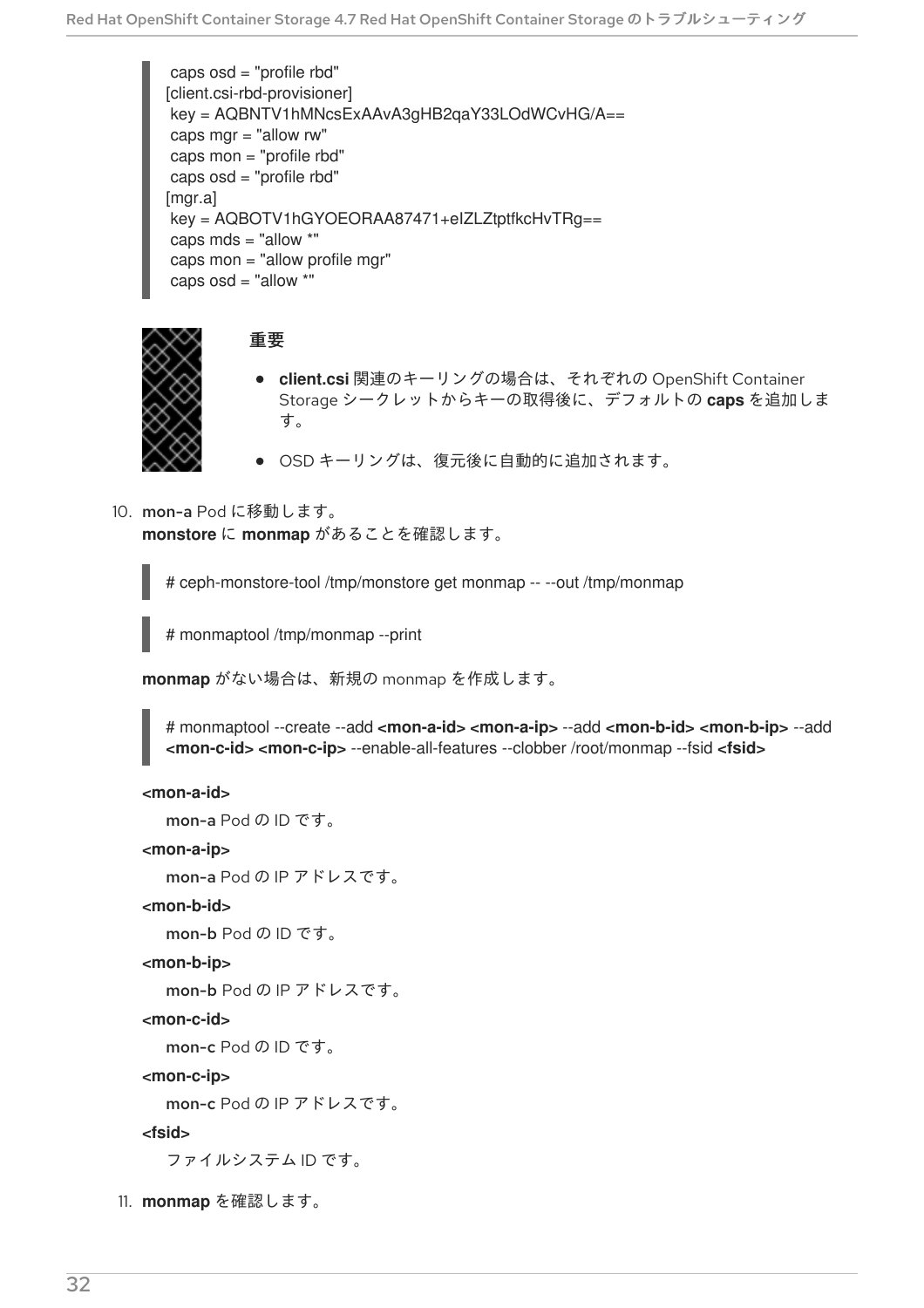

12. **monmap** をインポートします。



### 重要

以前に作成した キーリング ファイルを使用します。

# ceph-monstore-tool /tmp/monstore rebuild -- --keyring /tmp/keyring --monmap /root/monmap

# chown -R ceph:ceph /tmp/monstore

13. 以前の **store.db** ファイルのバックアップを作成します。

# mv /var/lib/ceph/mon/ceph-a/store.db /var/lib/ceph/mon/ceph-a/store.db.corrupted

# mv /var/lib/ceph/mon/ceph-b/store.db /var/lib/ceph/mon/ceph-b/store.db.corrupted

# mv /var/lib/ceph/mon/ceph-c/store.db /var/lib/ceph/mon/ceph-c/store.db.corrupted

14. 再構築した **store.db** ファイルを **monstore** ディレクトリーにコピーします。

# mv /tmp/monstore/store.db /var/lib/ceph/mon/ceph-a/store.db

# chown -R ceph:ceph /var/lib/ceph/mon/ceph-a/store.db

15. **monstore** ディレクトリーを再構築したら、**store.db** ファイルをローカルから残りの MON Pod にコピーします。

# oc cp \$(oc get po -l app=rook-ceph-mon,mon=a -oname | sed 's/pod\///g'):/var/lib/ceph/mon/ceph-a/store.db /tmp/store.db

# oc cp /tmp/store.db \$(oc get po -l app=rook-ceph-mon,mon=<id> -oname | sed 's/pod\///g'):/var/lib/ceph/mon/ceph-**<id>**

#### **<id>**

MON Pod の ID です。

16. 残りの MON Pod に移動し、コピーした **monstore** の所有権を変更します。

# oc rsh \$(oc get po -l app=rook-ceph-mon,mon=**<id>** -oname)

# chown -R ceph:ceph /var/lib/ceph/mon/ceph-**<id>**/store.db

**<id>**

MON Pod の ID です。

17. パッチが適用された変更を元に戻します。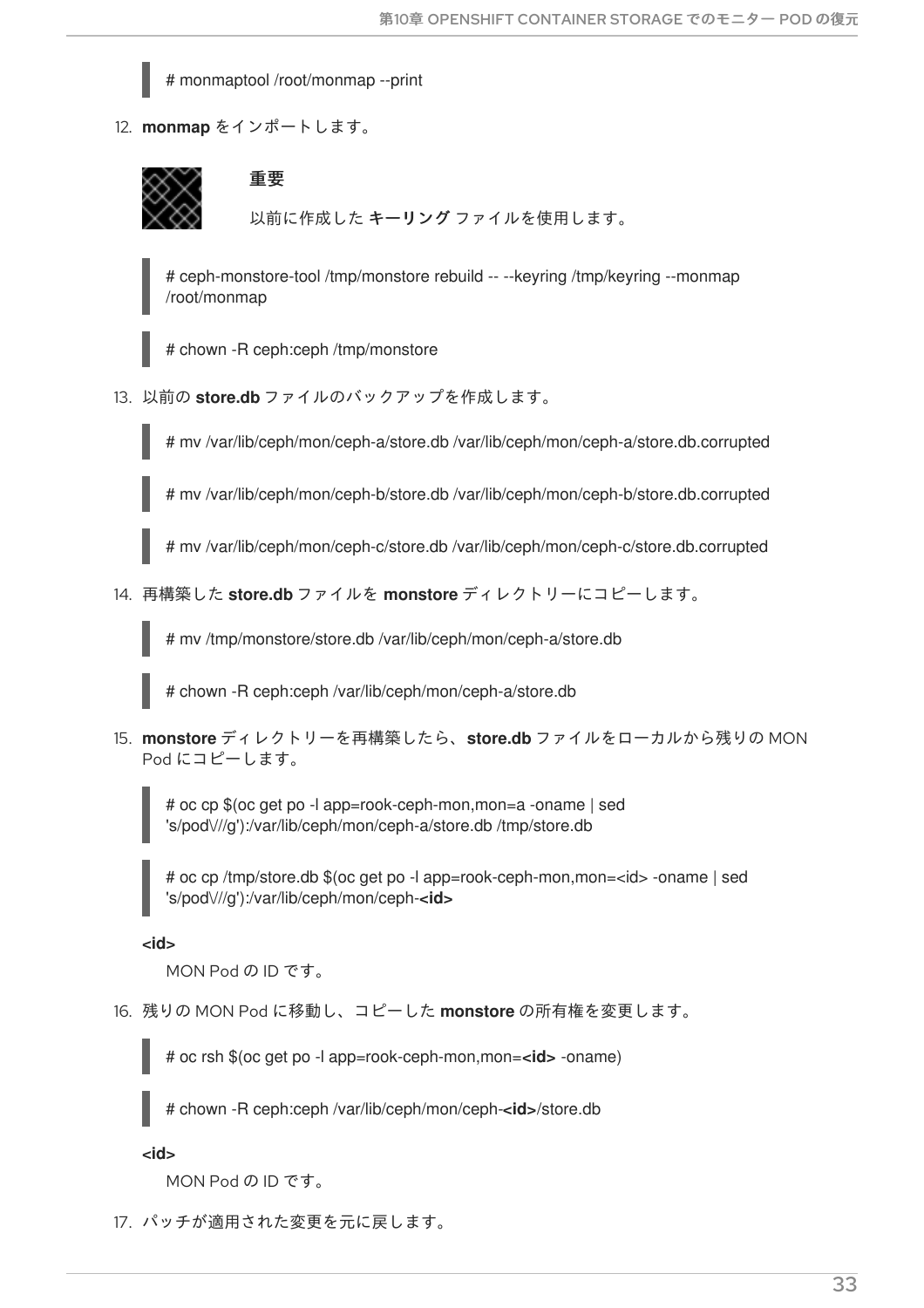● MON デプロイメントの場合:

# oc replace --force -f **<mon-deployment.yaml>**

#### **<mon-deployment.yaml>**

MON デプロイメントの yaml ファイルです。

OSD デプロイメントの場合:

# oc replace --force -f **<osd-deployment.yaml>**

#### **<osd-deployment.yaml>**

OSD デプロイメントの yaml ファイルです。

● MGR デプロイメントの場合:

# oc replace --force -f **<mgr-deployment.yaml>**

#### **<mgr-deployment.yaml>**

MGR デプロイメントの yaml ファイルです。



#### 重要

MON、Milla、および OSD Pod が稼働していることを確認します。

18. **rook-ceph-operator** および **ocs-operator** デプロイメントをスケールアップします。

# oc -n openshift-storage scale deployment rook-ceph-operator --replicas=1

# oc -n openshift-storage scale deployment ocs-operator --replicas=1

### CephFS の復元

Ceph のステータスをチェックして、CephFS が実行していることを確認します。

# ceph -s

出力例:

```
cluster:
 id: f111402f-84d1-4e06-9fdb-c27607676e55
 health: HEALTH_ERR
       1 filesystem is offline
       1 filesystem is online with fewer MDS than max_mds
       3 daemons have recently crashed
 services:
```

```
mon: 3 daemons, quorum b,c,a (age 15m)
mgr: a(active, since 14m)
mds: ocs-storagecluster-cephfilesystem:0
osd: 3 osds: 3 up (since 15m), 3 in (since 2h)
```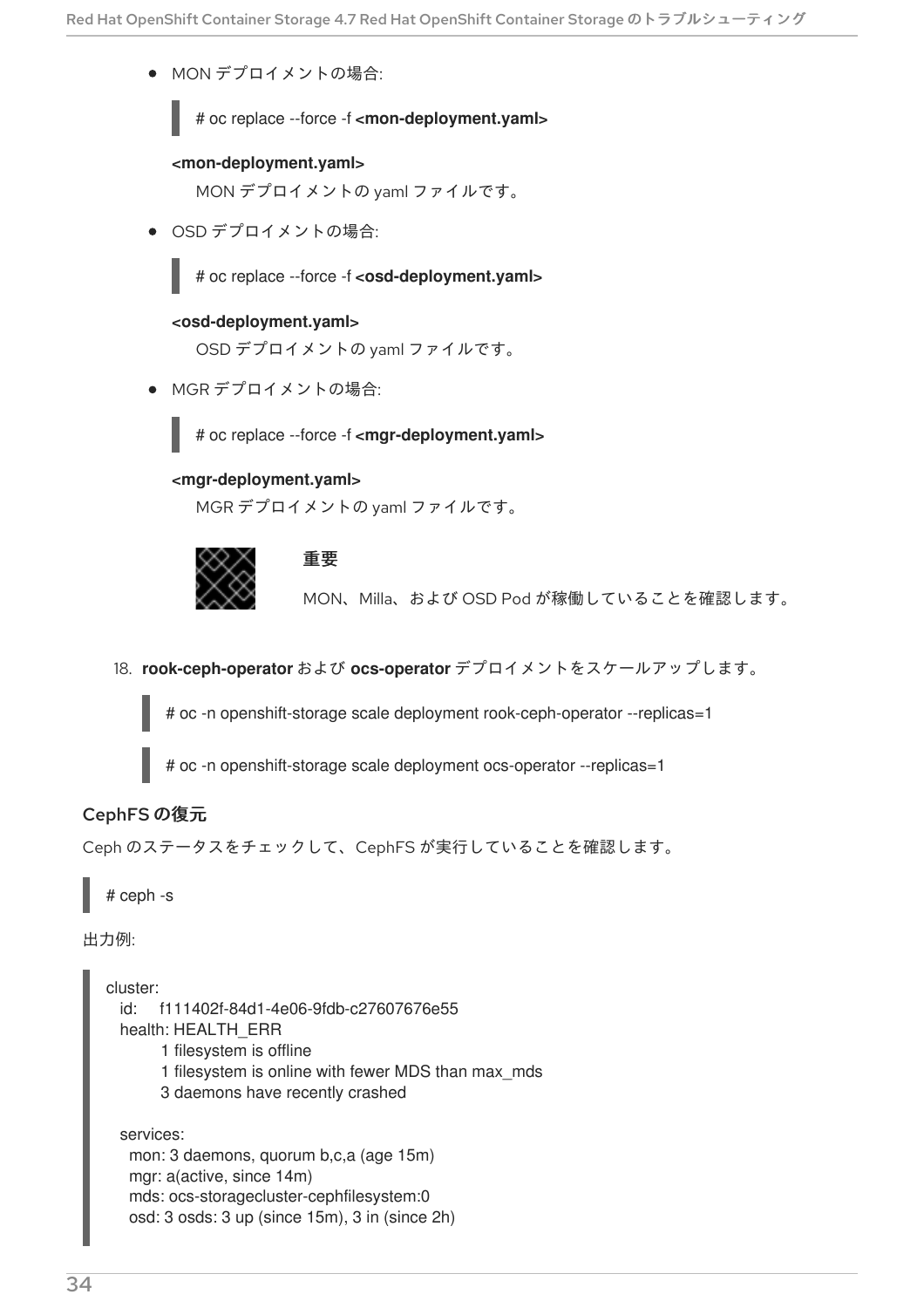data: pools: 3 pools, 96 pgs objects: 500 objects, 1.1 GiB usage: 5.5 GiB used, 295 GiB / 300 GiB avail pgs: 96 active+clean

ファイルシステムがオフラインまたは MDS サービスがない場合は、以下の手順を実行します。

1. **rook-ceph-operator** および **ocs Operator** デプロイメントをスケールダウンします。

# oc scale deployment rook-ceph-operator --replicas=0 -n openshift-storage

# oc scale deployment ocs-operator --replicas=0 -n openshift-storage

2. MDS デプロイメントにパッチを適用して、**livenessProbe** パラメーターを削除し、コマンドパ ラメーター **sleep** を使用して実行します。

# for i in \$(oc get deployment -l app=rook-ceph-mds -oname);do oc patch \${i} -n openshiftstorage --type='json' -p '[{"op":"remove", "path":"/spec/template/spec/containers/0/livenessProbe"}]' ; oc patch \${i} -n openshift-storage -p '{"spec": {"template": {"spec": {"containers": [{"name": "mds", "command": ["sleep", "infinity"], "args": []}]}}}}' ; done

3. CephFS を復元します。

# ceph fs reset ocs-storagecluster-cephfilesystem --yes-i-really-mean-it

**reset** コマンドが失敗した場合は、データおよびメタデータプールを使用してデフォルトのファ イルシステムを強制的に作成し、リセットします。

### 注記

**cephfilesystem** がない場合は、**reset** コマンドが失敗する場合があります。

# ceph fs new ocs-storagecluster-cephfilesystem ocs-storagecluster-cephfilesystemmetadata ocs-storagecluster-cephfilesystem-data0 --force

# ceph fs reset ocs-storagecluster-cephfilesystem --yes-i-really-mean-it

4. MDS デプロイメントを置き換えます。

# oc replace --force -f oc\_get\_deployment.rook-ceph-mds-ocs-storagecluster-cephfilesystema.yaml

# oc replace --force -f oc\_get\_deployment.rook-ceph-mds-ocs-storagecluster-cephfilesystemb.yaml

5. **rook-ceph-operator** および **ocs-operator** デプロイメントをスケールアップします。

# oc scale deployment rook-ceph-operator --replicas=1 -n openshift-storage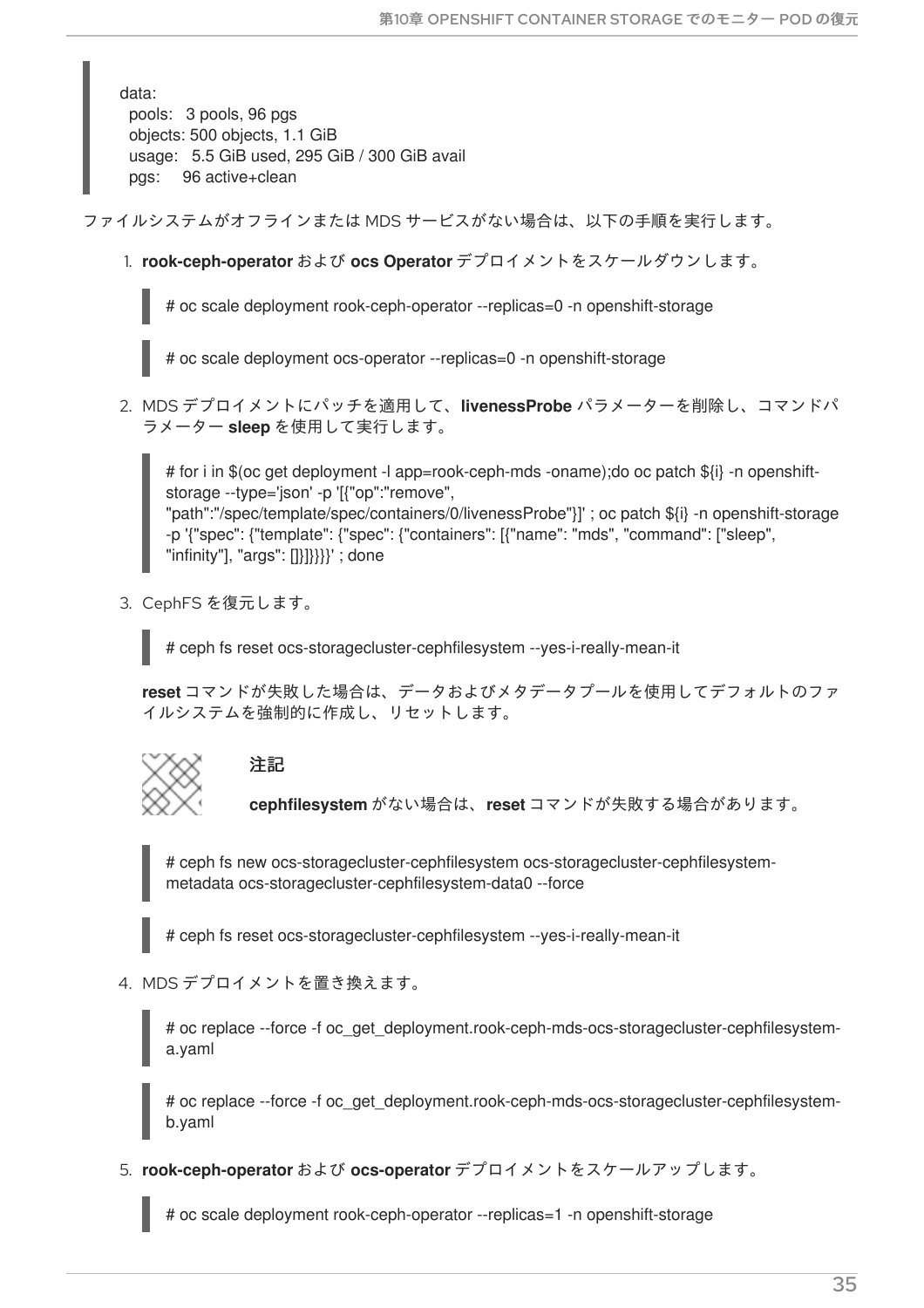# oc scale deployment ocs-operator --replicas=1 -n openshift-storage

```
6. CephFS のステータスを確認します。
```
# ceph fs status

ステータスは active である必要があります。

### 重要

CephFS Persistent Volume Claim(永続ボリューム要求、PVC)を使用していた デプロイメントに割り当てられたアプリケーション Pod が、CephFS の復元後 に **CreateContainerError** 状態のままになる場合は、アプリケーション Pod を再 起動します。

# oc -n **<namespace>** delete pods **<cephfs-app-pod>**

#### **<namespace>**

プロジェクトの namespace です。

#### **<cephfs-app-pod>**

CephFS アプリケーション Pod の名前です。

新規 CephFS または RBD PVC がバインドされない場合は、Ceph CSI に関連す るすべての Pod を再起動します。

#### Multicloud Object Gateway の復元

MON Pod の復元後、Multicloud Object Gateway (MCG)のステータスを確認し、これはアクティブ で、バッキングストアおよび bucketclass は **Ready** 状態である必要があります。これがない場合は、 MCG 関連の Pod をすべて再起動して、MCG のステータスをチェックして、MCG がバックアップされ ていることを確認します。

1. MCG ステータスを確認します。

noobaa status -n openshift-storage

2. MCG に関連するすべての Pod を再起動します。

# oc delete pods **<noobaa-operator>** -n openshift-storage

# oc delete pods **<noobaa-core>** -n openshift-storage

# oc delete pods **<noobaa-endpoint>** -n openshift-storage

# oc delete pods **<noobaa-db>** -n openshift-storage

#### **<noobaa-operator>**

MCG Operator の名前です。

#### **<noobaa-core>**

MCG コア Pod の名前です。